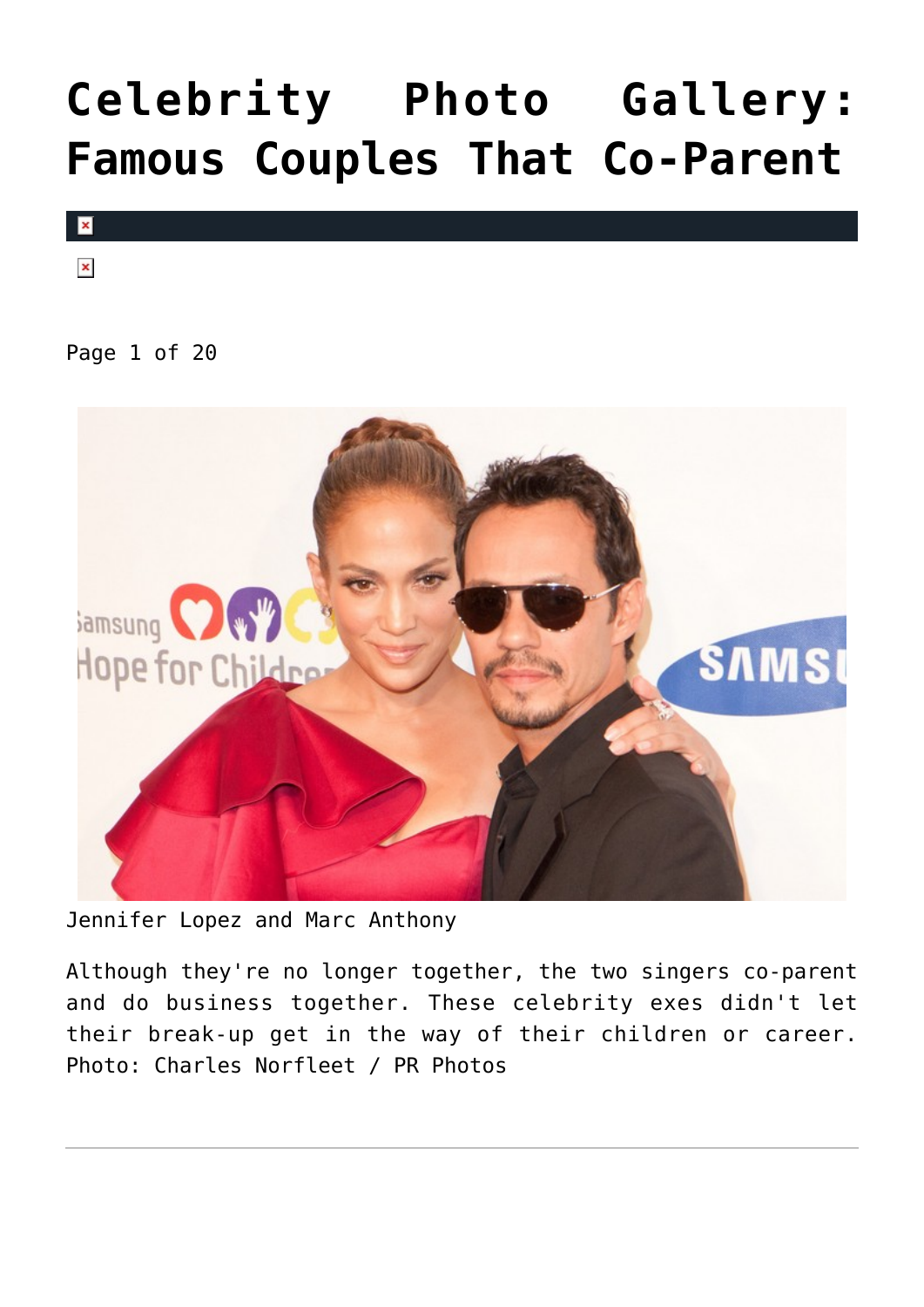### **[David Arquette Celebrates](https://cupidspulse.com/90886/david-arquette-celebrity-wedding-christina-mclarty/) [Celebrity Wedding with](https://cupidspulse.com/90886/david-arquette-celebrity-wedding-christina-mclarty/) [Christina McLarty with](https://cupidspulse.com/90886/david-arquette-celebrity-wedding-christina-mclarty/) [Intimate Ceremony](https://cupidspulse.com/90886/david-arquette-celebrity-wedding-christina-mclarty/)**

#### $\mathbf{x}$

 $\boxed{\times}$  By Jenna Bagcal

Celebrity weddings are seen on gossip websites and magazines, and many of them are extravagant events with tons of well dressed A-listers gathered in an exotic location. But some Hollywood couples prefer to keep their ceremonies a bit more low-key. In the latest celebrity news from *[UsMagazine.com](http://www.usmagazine.com/celebrity-news/news/david-arquette-marries-fiancee-christina-mclarty-details-2015124)*, famous couple David Arquette and Christina McLarty celebrated their celebrity wedding in Los Angeles this past Sunday, April 12. The newly married celebrity couple held an intimate nuptial ceremony in front of their families and closest friends. The couple got engaged in July of 2014, and have an 11 month old son, Charlie West.

### **There was no lack of intimacy in this celebrity wedding! What are some advantages to keeping your wedding small?**

#### **Cupid's Advice:**

If you're not a millionaire or part of a Hollywood couple, a lavish and expensive wedding may be pretty difficult to pull off. Plus, small and intimate weddings definitely have their perks. Here is Cupid's advice for why you should keep your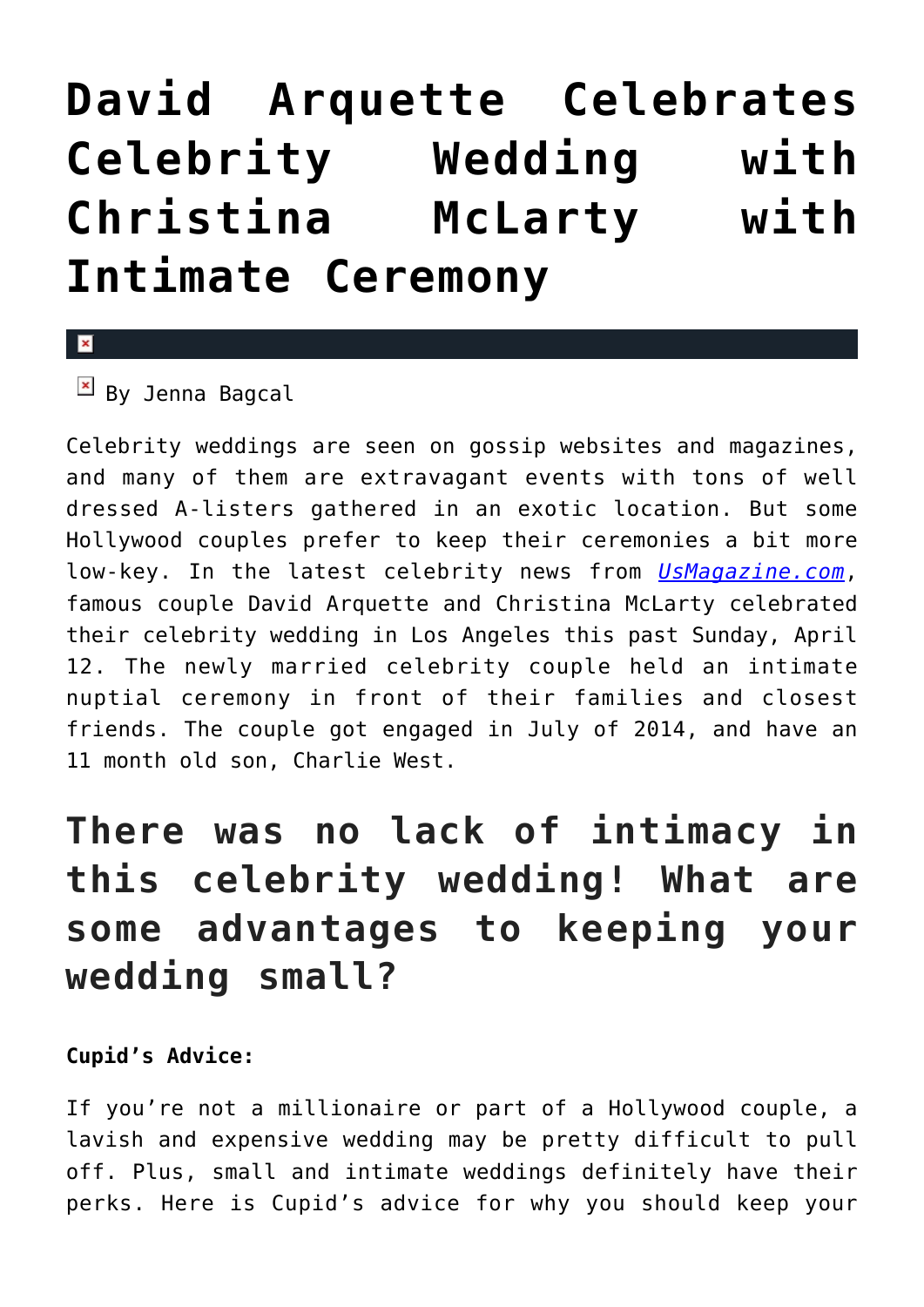wedding small:

**1. Save money for the honeymoon:** Not only will your special day be more intimate, but cutting down on the cost of the wedding will allow for you and your significant other to splurge on an awesome romantic honeymoon. Spend a week soaking up the sun in Bora Bora, or explore a whole host of European cities while drinking expensive wine and feasting on the local cuisine.

**Related Link:** [David Arquette Says Having Second Child is 'Less](http://cupidspulse.com/67850/david-arquette-says-having-a-second-child-is-less-scary/) [Scary'](http://cupidspulse.com/67850/david-arquette-says-having-a-second-child-is-less-scary/)

**2. Give your guests awesome wedding favors:** It's the end of the wedding reception and you're saying your goodbyes, when the bride hands you a set of personalized coasters commemorating "Jessica & David's Everlasting Love," which will probably gather dust in a junk drawer at home. But having a smaller wedding will allow you to give your guests thoughtful and cool gifts they'll actually use. Wrap up the supplies for your guests to make a delicious cocktail, or gift them some beautifully scented candles in mason jars.

**Related Link:** [David Arquette is Engaged to Girlfriend](http://cupidspulse.com/77018/david-arquette-engaged-girlfriend/) [Christina McLarty](http://cupidspulse.com/77018/david-arquette-engaged-girlfriend/) 

**3. Have food that's actually delicious:** You've probably been a guest at a wedding where the standard fare was dry and less than appetizing. Instead of serving your guests the regular steak, chicken, or fish options, a small wedding will allow you to feed your guests some really delicious and unique food. If you know that your guests like Japanese food, get a variety of sushi and sashimi and make a DIY sushi bar, or serve up some fancy mini sliders and french fries in paper cones.

**What are some other advantages to having a small and intimate wedding? Share in the comments section below!**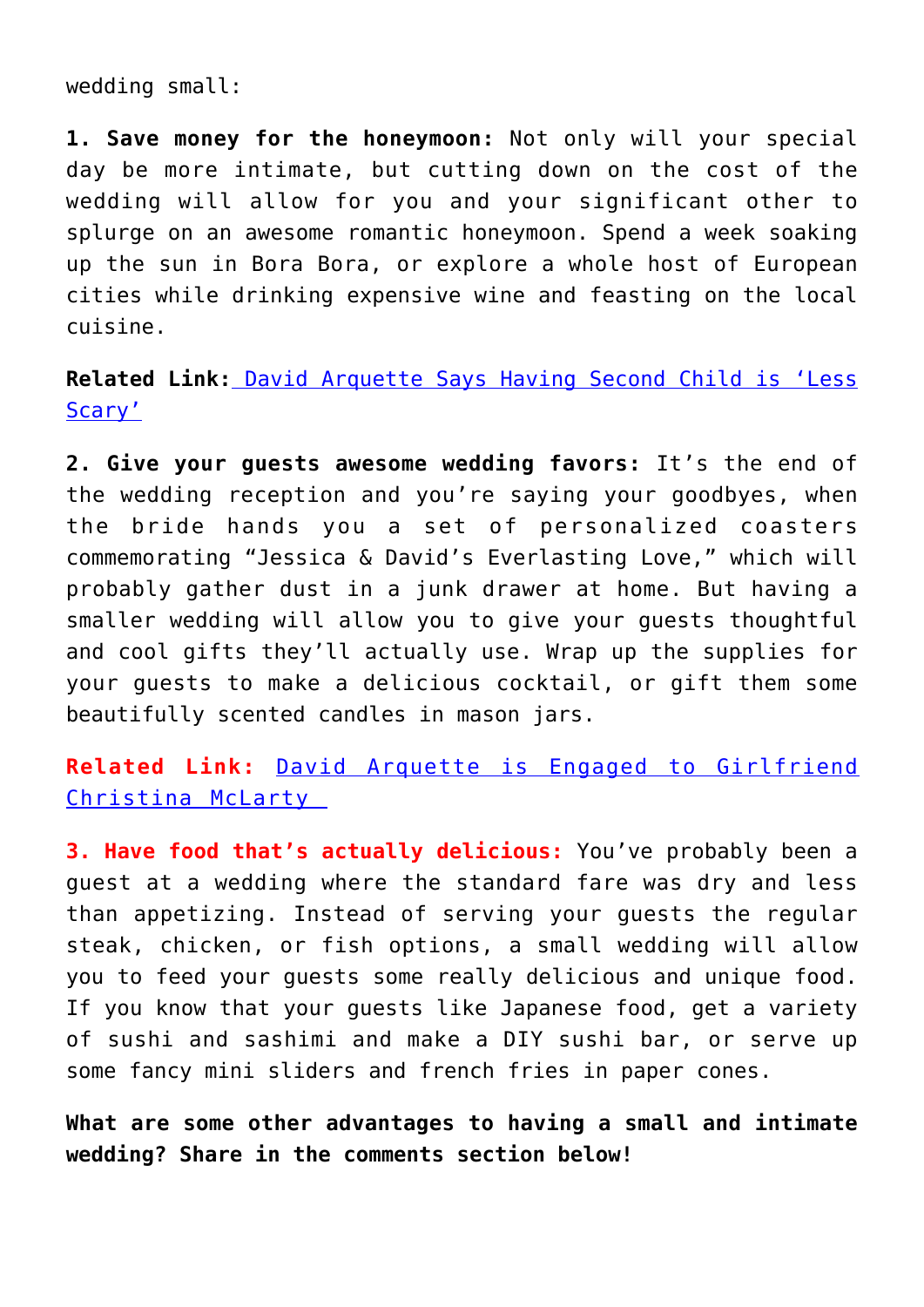### **[David Arquette Says He Doubts](https://cupidspulse.com/79143/courteney-coxs-wedding/) [He'll Attend Ex Courteney](https://cupidspulse.com/79143/courteney-coxs-wedding/) [Cox's Celebrity Wedding](https://cupidspulse.com/79143/courteney-coxs-wedding/)**

#### x

### By [Courtney Omernick](http://cupidspulse.com/105759/courtney-omernick/)

Even though David Arquette has remained close with his celebrity ex Courteney Cox, he doubts that he will be attending her upcoming [celebrity wedding](http://cupidspulse.com/celebrity-relationships/wedding-engagement/) to *Snow Patrol* band member, Johnny McDaid. According to *[UsMagazine.com](http://www.usmagazine.com/celebrity-news/news/david-arquette-doubts-hell-attend-ex-courteney-coxs-wedding--201498)*, Arquette said about his relationship with Cox and her fiance, "We are all very tight and very close and very supportive of everyone." These two celebrity romances have proven that, even among the stars, friendship with exes *is* possible!

### **Celebrity romances don't always end in drama! What are some ways you can also remain supportive of your ex post-split?**

### **Cupid's Advice**

It can be challenging to remain close or develop a friendship with your ex post-split, but if you're looking to remain supportive of them, Cupid has you covered! Check out our love advice below:

**1. Focus on yourself first:** If you want to go back to just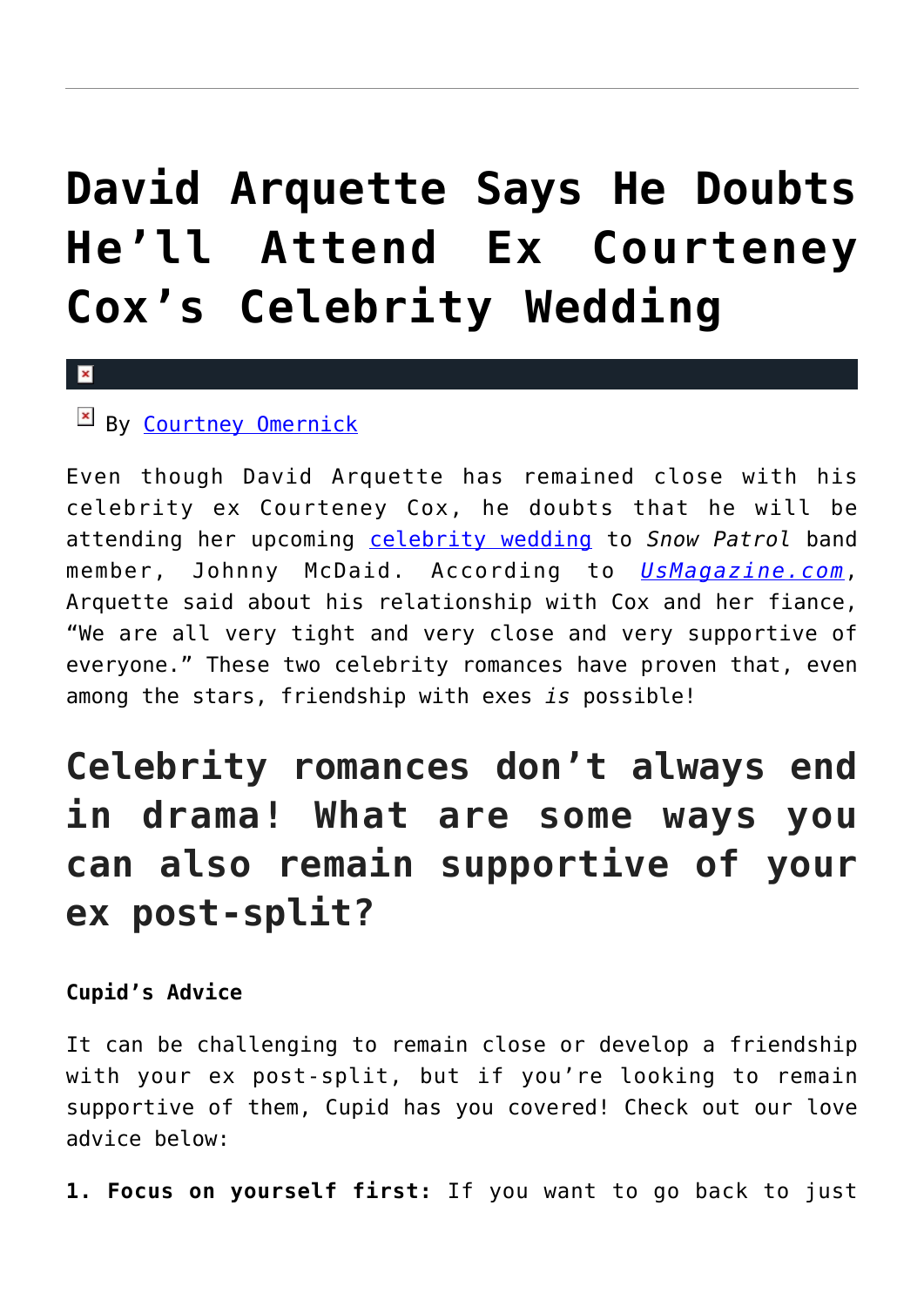being "friends" with your ex, the first thing you need to do is focus on yourself and lose your "couple" identity. Take some time to be away from the person and work on you as an individual. Deal with the break-up in your own way before connecting with the other person again.

**Related Link:** [Courteney Cox's Fiance Johnny McDaid's Mom](http://cupidspulse.com/courteney-cox-johnny-mcdaid-mom/) ["Loves" Her](http://cupidspulse.com/courteney-cox-johnny-mcdaid-mom/)

**2. Support their milestones:** After you've spent time away from the relationship and understand yourself as an individual, you can show the other person your support through simple texts, e-mails, and phone calls. For example, if your ex just finished their first marathon, extending your thoughts through a "congratulations" text can show them that you're still a part of their support system. We're sure that Arquette expressed his happiness about Cox's upcoming celebrity wedding!

**Related Link:** [Courteney Cox Is Engaged to Snow Patrol's Johnny](http://cupidspulse.com/courteney-cox-engaged-to-johnny-mcdaid/) [McDaid](http://cupidspulse.com/courteney-cox-engaged-to-johnny-mcdaid/)

**3. Be a resource:** If you hear that your ex is going through a hard time with a family member or having problems with their computer, make sure they know that they can come to you for advice or help. Assisting them in finding a solution for their problems shows that you still want to remain active in their lives and support them through difficult situations.

**Have you been supportive of your ex post-split? Share your stories in the comments.**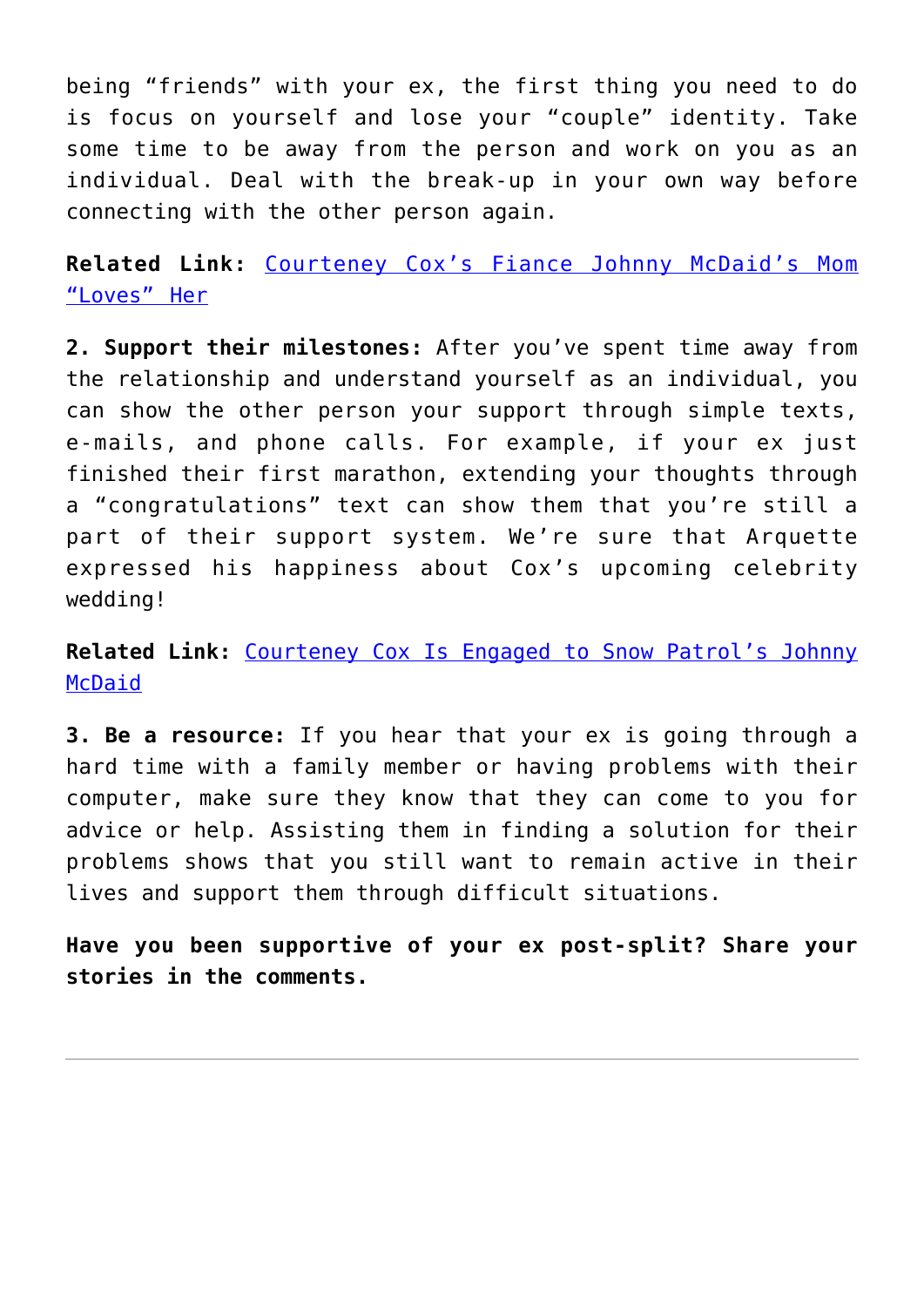### **[David Arquette Is Engaged to](https://cupidspulse.com/77018/david-arquette-engaged-girlfriend/) [Girlfriend Christina McLarty](https://cupidspulse.com/77018/david-arquette-engaged-girlfriend/)**

#### $\pmb{\times}$

### $\mathbb{F}$  By Sanetra Richards

We hear wedding bells! According to *[UsMagazine.com](http://www.usmagazine.com/celebrity-news/news/david-arquette-is-engaged-to-girlfriend-christina-mclarty-details-201427)*, David Arquette is soon-to-be a married man. The 42-year-old actor proposed to his girlfriend, Christina McLarty, while in Malibu on Wednesday, July 2nd. Just shy of a week ago, news broke that Arquette's ex-wife, Courteney Cox, announced her engagement to *Snow Patrol's* Johnny McDaid. A source reports the *Scream* star asked for the entertainment reporter's hand during a family dinner at the restaurant Mastro's Steakhouse with their 2-month old son, Charlie West, and Arquette and Cox's 10-year-old daughter, Coco. The insider also revealed Arquette had the proposal "planned it for a while" and has "known he wanted to marry Christina for a long time." Coincidental or not, the engagements between the former married couple are days apart. "David was just waiting for the right time," says another source, "He and Courteney both talked about taking the next step in their relationships … They both want what's best for each other."

### **What are some ways to surprise your partner with a proposal?**

### **Cupid's Advice:**

Lately you have been thinking about getting on one knee and asking your love for their hand in marriage. Many ideas have crossed your mind, but you are unsure of how to keep it all a secret. Cupid has a few tips that will help:

**1. Keep them out of the loop completely:** The first thing to do is to keep your lips sealed. Do not disclose any information or clues that will leave your partner curious. Once they begin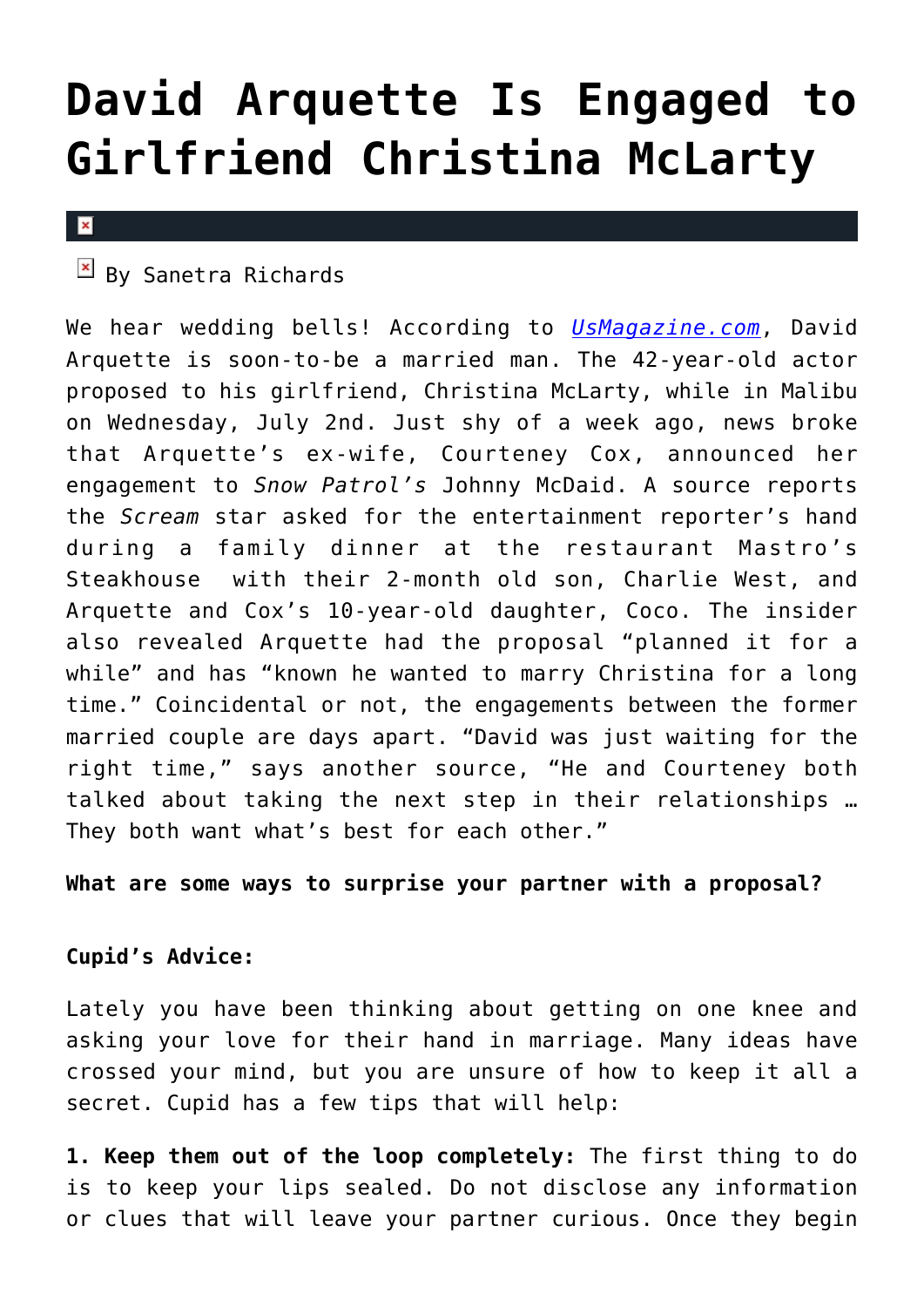to think you are about to pop the question, the "surprise" is ruined. This also applies to anyone else who may be in on the game plan. Remember, secret is the keyword!

**Related:** [David Arquette Says Courteney Cox's New Beau Johnny](http://cupidspulse.com/david-arquette-courteney-cox-beau-johnny-mcdaid-great/) [McDaid is "a Great Man"](http://cupidspulse.com/david-arquette-courteney-cox-beau-johnny-mcdaid-great/)

**2. Act normal:** Try not to be unusual – be yourself. If your soul mate starts to suspect you are up to something, they will begin to snoop until they find out what is going on.

**Related:** [David Arquette Is Expecting with Girlfriend Christina](http://cupidspulse.com/david-arquette-expecting-pregnancy-girlfriend-christina-mclarty/) [McLarty](http://cupidspulse.com/david-arquette-expecting-pregnancy-girlfriend-christina-mclarty/)

**3. Be creative:** Ask the big question in a way they will not expect. Maybe put it in the local newspaper that they read every day, or at one of your most memorable places.

**What are some other ideas when surprising your partner with a proposal? Share your suggestions below.**

# **[David Arquette Says Courteney](https://cupidspulse.com/70855/david-arquette-courteney-cox-beau-johnny-mcdaid-great/) [Cox's New Beau Johnny McDaid](https://cupidspulse.com/70855/david-arquette-courteney-cox-beau-johnny-mcdaid-great/) [is "a Great Man"](https://cupidspulse.com/70855/david-arquette-courteney-cox-beau-johnny-mcdaid-great/)**

 $\mathbf{x}$ 

 $\overline{B}$  By April Littleton

According to *[UsMagazine.com](http://www.usmagazine.com/celebrity-news/news/david-arquette-approves-of-ex-wife-courteney-coxs-boyfriend-johnny-mcdaid-hes-a-great-man-2014242)*, David Arquette approved of his ex wife's new boyfriend on the *Wendy Williams Show*. "He's amazing. Great guy," he said about Johnny McDaid. Arquette and Courteney Cox finalized their divorce last May after 13 years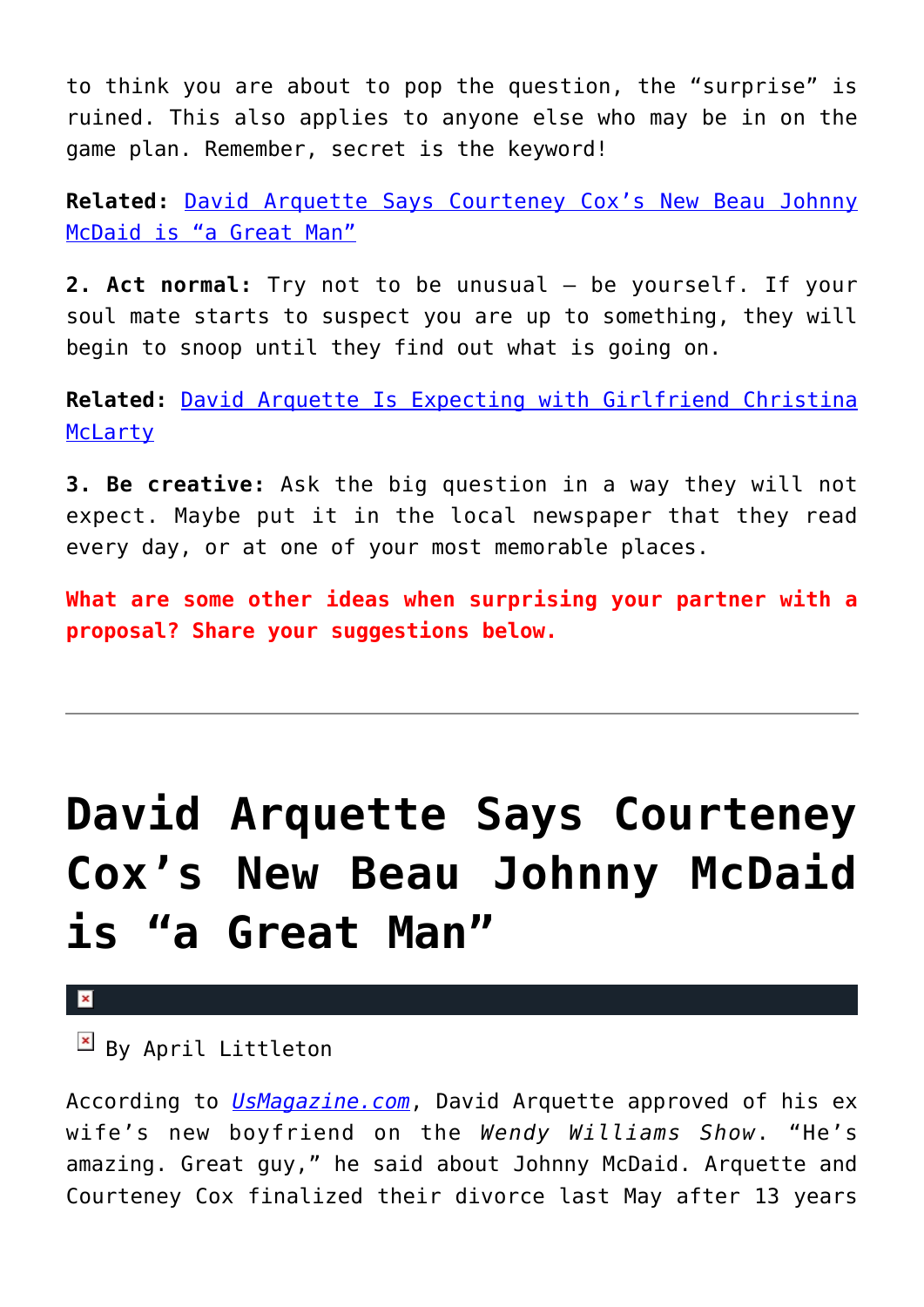of marriage. Arquette is expecting his second child with girlfriend of two years, *Entertainment Tonight* correspondent Christina McLarty.

**How do you remain civil with an ex?**

### **Cupid's Advice:**

Maintaining a positive relationship with an ex can be hard. Sometimes, you have to remain friends for the sake of children, or any other loved ones who may be involved. Cupid is here to help:

**1. Communicate when necessary:** You and your ex don't need to communicate with each other everyday. You shouldn't know what's going on in their love life unless they disclose that information to you themselves. If you have children together, let meeting together be strictly about your family.

**Related:** [Lea Michele Says Cory Monteith is 'Watching](http://cupidspulse.com/lea-michele-says-cory-monteith-is-watching-everything-im-doing/) [Everything I'm Doing'](http://cupidspulse.com/lea-michele-says-cory-monteith-is-watching-everything-im-doing/)

**2. Be mature:** If you're both two mature adults, there shouldn't be any reason for the two of you not to get along. Forget all of the petty behavior and act your age. Don't throw insults back and forth at each other – doing so will get you nowhere.

**Related:** [Taye Diggs and Idina Menzel Separate](http://cupidspulse.com/taye-diggs-idina-menzel-separate/)

**3. Move on:** In order to remain a civil, platonic relationship with your ex, you'll need to let go of all of your old feelings from them. All of the anger, hurt, pain, etc you felt toward your former flame needs to be put in the past. You'll never be able to move on and find someone new if you're still hung up on your ex.

**How do you remain civil with your ex? Share your experience below.**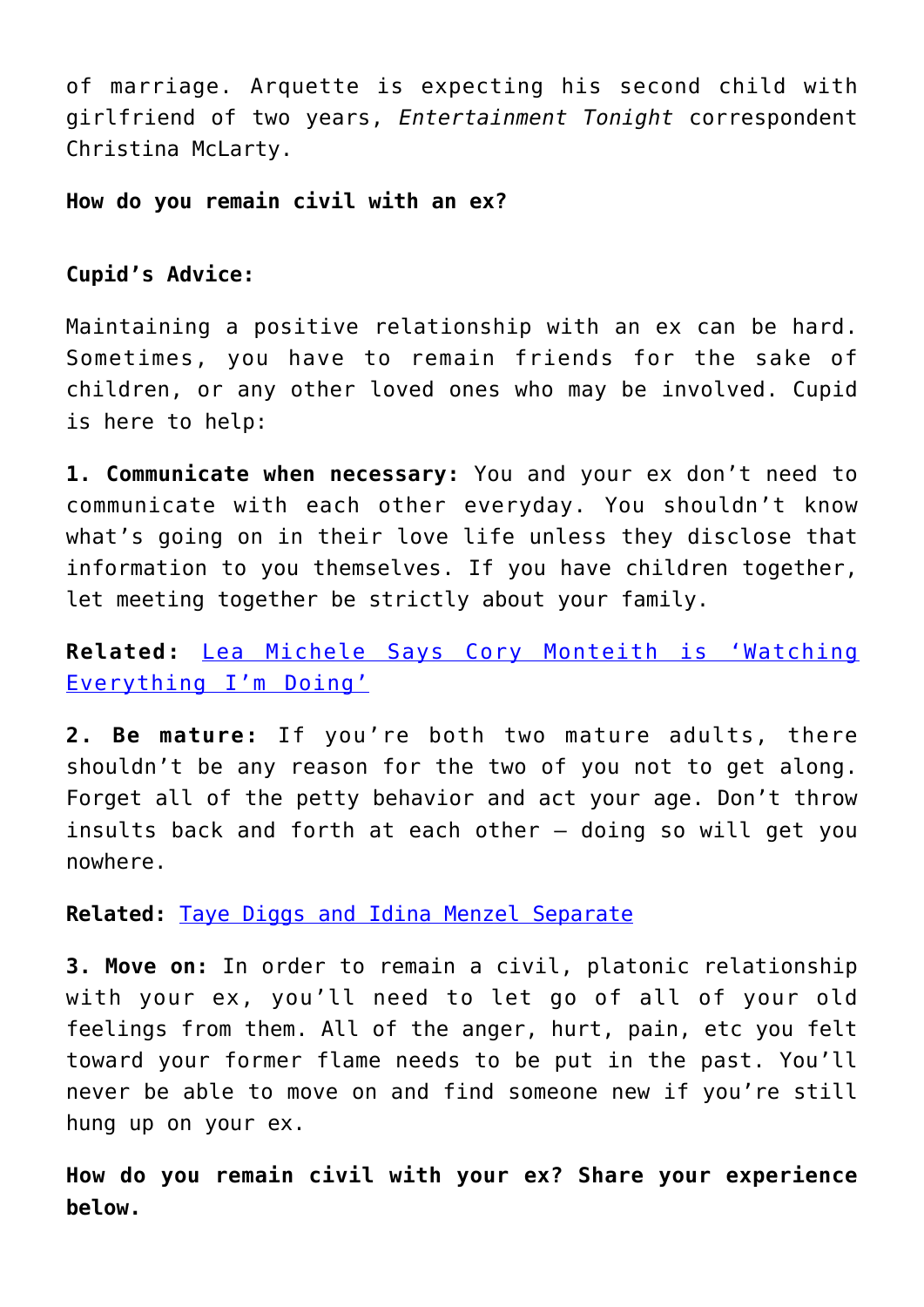### **[Courteney Cox Says She Wants](https://cupidspulse.com/68693/courteney-cox-wants-ex-david-arquette-happy/) [Celebrity Ex David Arquette](https://cupidspulse.com/68693/courteney-cox-wants-ex-david-arquette-happy/) [to Be Happy](https://cupidspulse.com/68693/courteney-cox-wants-ex-david-arquette-happy/)**

x

By Louisa Gonzales

Courteney Cox and David Arquette may have separated back in 2010, but the ex couple still maintains a positive relationship with each other. Cox, 49, even talks about her ex in a friendly way, going on to reportedly say she wants him to be happy. The once lovers have both moved on as Arquette is expecting a baby with girlfriend Chrisina McLarty, while Cox is linked to musician Johnny McDaid. Although the two have one of the most amicable splits in Hollywood, according to *[People](http://www.people.com/people/article/0,,20780705,00.html)*, Cox still notes the difficulty of divorce. She mentions how having a daughter together, Coco, 9, helps them keep their priorities straight, as they want what's best for her. Cox also relies on friends such as *Friends* costar Jenifer Aniston for support.

**What are some ways to remain amicable with your ex postdivorce?**

#### **Cupid's Advice:**

Divorce is difficult for everyone involved no matter if the choice to separate was mutual or not. Yes, divorce is never going to be a smooth ride and it will have lots of bumps, but someday you will both move on. The biggest question after divorce is once you are no longer together romantically can you still be friends or at least stay on good terms with each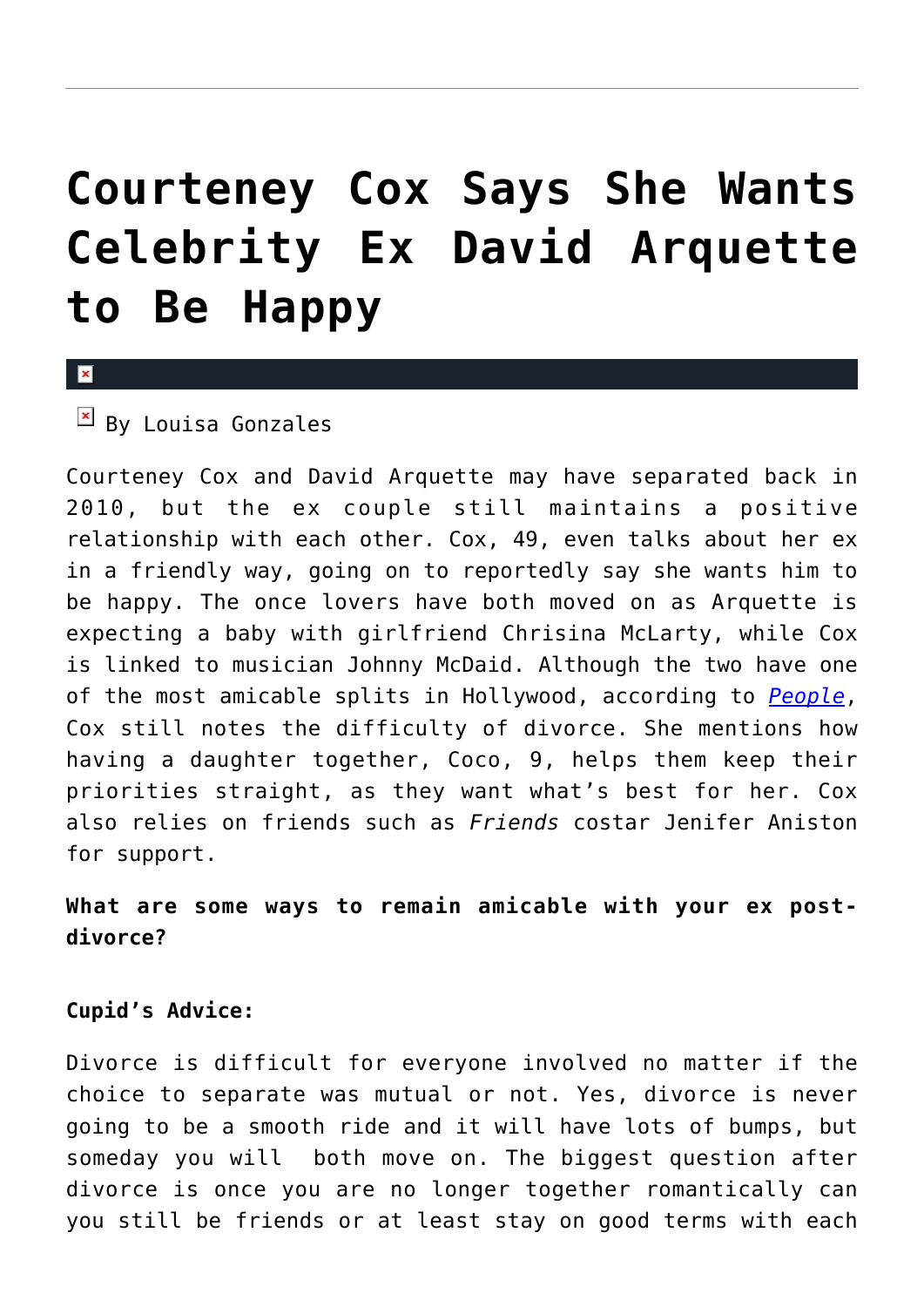other? Cupid has some advice on ways to keep the peace with your ex after a divorce:

**1. Communicate:** It is important to communicate often and honestly. Keeping yourselves open to speaking and sharing what's going on in your lives, even though you are no longer linked romantically, can help keep the two of you on good terms. Make sure to remain honest about your feelings and with anything else you have to say. Trust is important for any relationship and if you hide or keep secrets from each other, it could ruin whatever good feelings you have left for each other.

**Related:** [5 Celebrity Couples Who Are Still Friends After](http://cupidspulse.com/celebrity-couples-still-friends-after-divorce/) [Divorce](http://cupidspulse.com/celebrity-couples-still-friends-after-divorce/)

**2. Support their choices:** Whatever the future holds for both of you, whether it's moving on with some one else or doing new things, giving them your support lets them know you still care. It is hard to see you ex with some one else, there is no escaping it, but if you truly still care about them, you should want them to be happy. Being able to let your ex know or giving them a sign of approval about them moving on is a really nice gesture and can help you too move on as well.

**Related:** [David Arquette Says Having a Second Child Is 'Less](http://cupidspulse.com/david-arquette-says-having-a-second-child-is-less-scary/) [Scary'](http://cupidspulse.com/david-arquette-says-having-a-second-child-is-less-scary/)

**3. Keep calm and be kind to each other:** Divorce is hard for both parties, keep that in mind when you are making decisions about dividing assets. It is good to remain calm and be nice to one another, especially if you want to stay on each others good graces and want the divorce to go as smoothly as possible. If children are involved this even more important, doing what is best for your family should be the number one priority. Together you can come up with a fair agreement on how to move forward.

**What do you think are good ways to stay friendly with your ex?**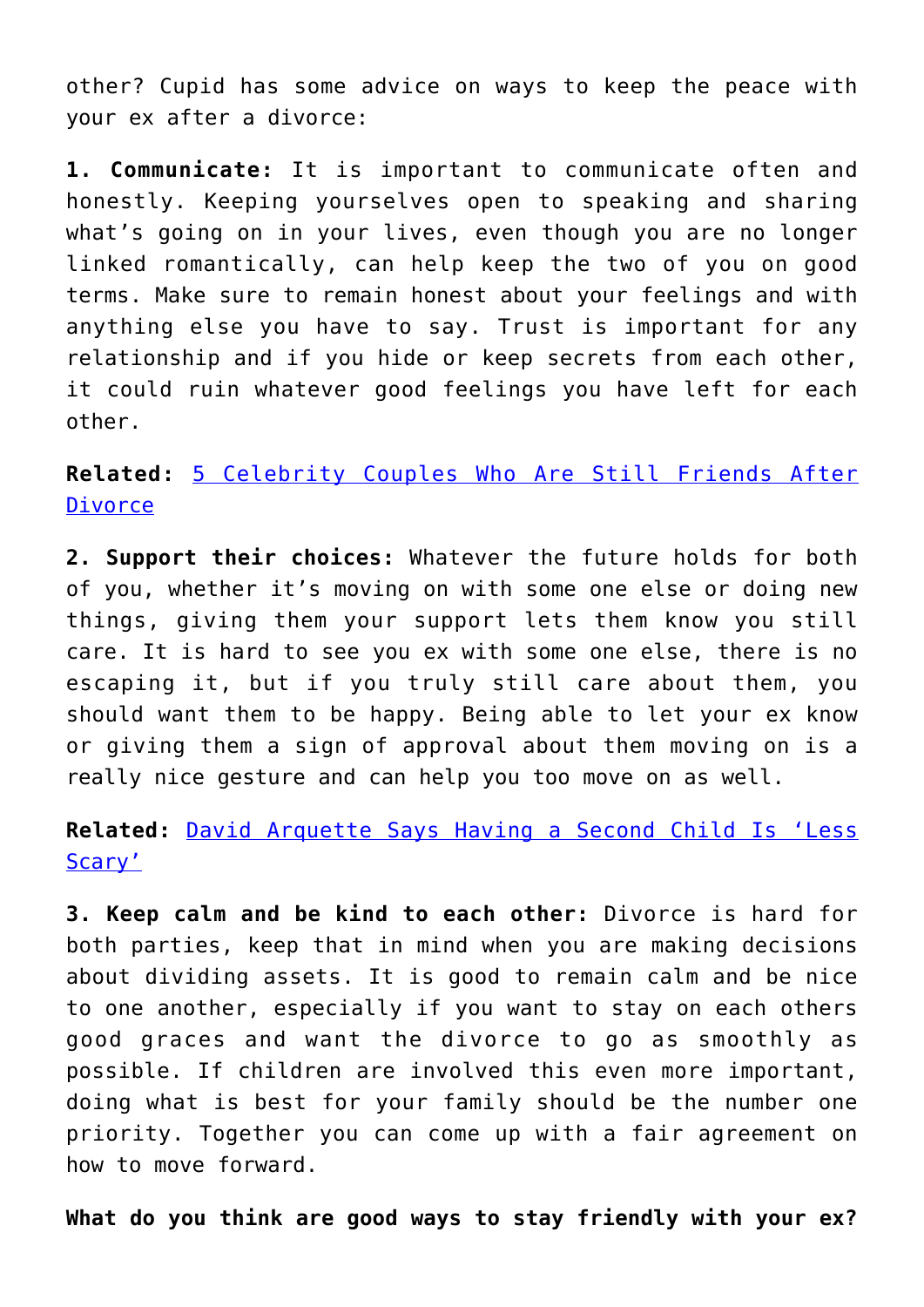## **[David Arquette Says Having a](https://cupidspulse.com/67850/david-arquette-says-having-a-second-child-is-less-scary/) [Second Child Is 'Less Scary'](https://cupidspulse.com/67850/david-arquette-says-having-a-second-child-is-less-scary/)**

 $\overline{B}$  By Brittany Stubbs

It can be pretty scary becoming a parent, but David Arquette reveals the second time around is much easier as he discusses preparing for the arrival of his baby boy. "I know I've done it once so there's not that fear that a first-time parent has because you just don't know what to expect," the actor told *[People](http://celebritybabies.people.com/2014/01/14/cleaners-david-arquette-tcas-fatherhood/)* after the TCAs panel at the Langham Huntington Hotel in Pasadena, California on Sunday. "Animals across the world have babies and they know how to take care of them instinctually. Us humans get so in our heads about it all but as soon as the baby comes it is just instinct." Although not as nervous, Arquette knows how much children can change his life, learning this from the arrival of his daughter Coco, now 9, with his ex-wife Courtney Cox. He is making sure to schedule his work around his girlfriend Christina McLarty's due date.

**How do you prepare for a second child differently than your first?**

#### **Cupid's Advice:**

Although preparing for your second child is less stressful regarding what to expect during the pregnancy, the labor process, and when you first bring your sweet baby home, there are some knew things you'll have to prepare for now that you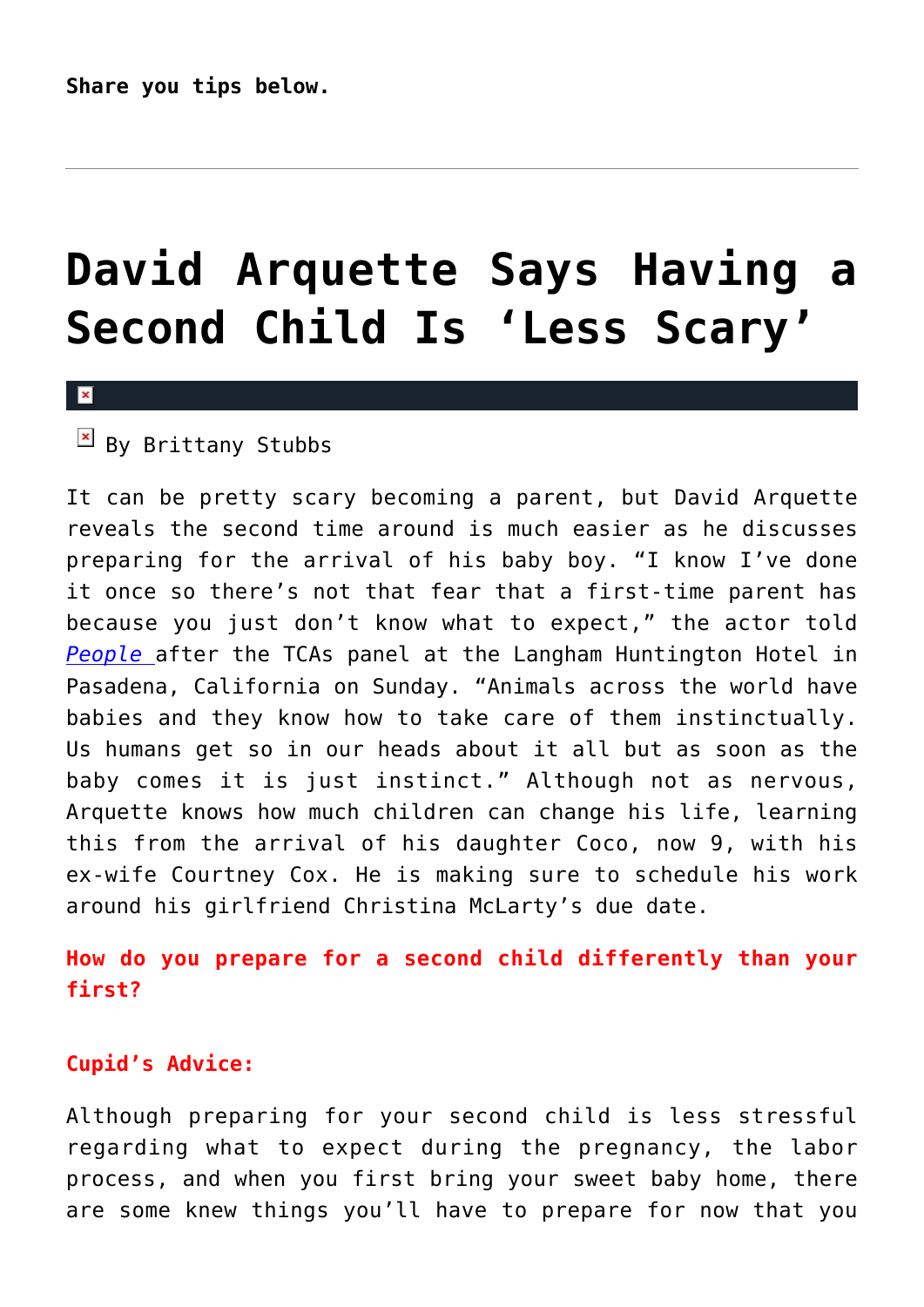have another child around during this process:

**1. Cherish your time with your first child:** Although expanding your family is exciting, things will change and you will sometimes miss that special time as a threesome. So when preparing for the arrival of your second baby, make sure you take advantage of all the moments you can while it's just the 3 (or 2) of you.

**Related:** [David Arquette and Courteney Cox Finalize Their](http://cupidspulse.com/courteney-cox-david-arquette-finalize-divorce-separation/) [Divorce](http://cupidspulse.com/courteney-cox-david-arquette-finalize-divorce-separation/)

**2. Explaining the new addition to your first child:** A card in the mail that says, "we're expecting!" simply won't do. Your little one is probably going to be wondering why mommy's belly is getting so big, so you'll have to explain, and be prepared for lots of questions. You'll also need to explain to your your child how things will change when their little brother or sister is born. If your first child is old enough, they might need to be taught how to help out when the new baby is brought home.

**Related:** [David Arquette Is Expecting With Girlfriend Christina](http://cupidspulse.com/david-arquette-expecting-pregnancy-girlfriend-christina-mclarty/) [McLarty](http://cupidspulse.com/david-arquette-expecting-pregnancy-girlfriend-christina-mclarty/)

**3. Sharing your time and attention:** When you bring home the first baby, they consume you; their every move and cry is attended to. But with a second baby, you have another child in the picture. They won't stop needing you simply because the new baby has a dirty diaper or needs to be fed. Whether it's working out a system with your partner, or hiring extra help, be prepared to figure out a way you can manage your time so both of your children are feeling the love.

**How have you prepared for a second child? Share your stories below.**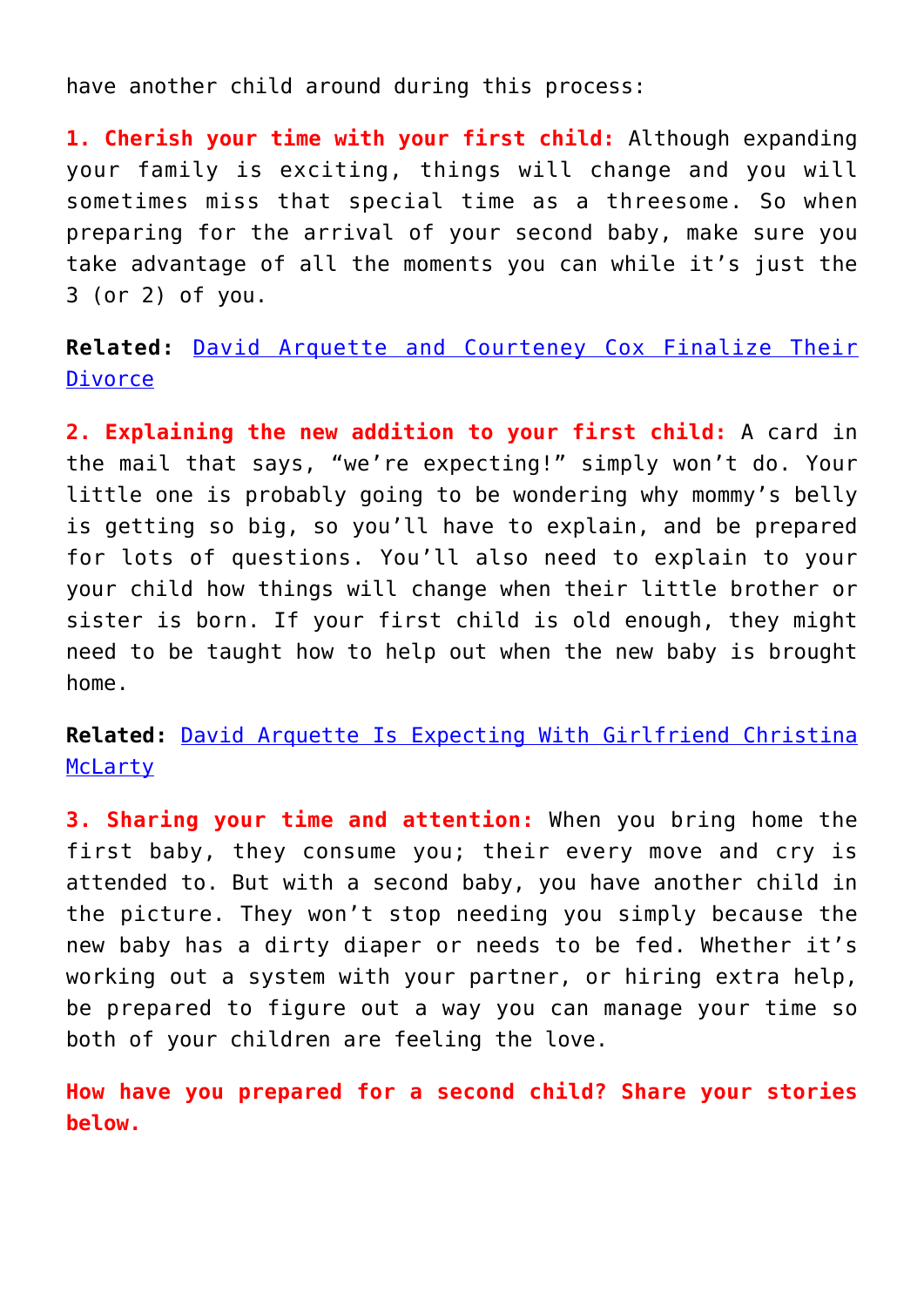### **[5 Celebrity Couples Who Are](https://cupidspulse.com/67287/celebrity-couples-still-friends-after-divorce/) [Still Friends After Divorce](https://cupidspulse.com/67287/celebrity-couples-still-friends-after-divorce/)**

### $\mathbf{x}$

### $\mathbb{F}$  By Louisa Gonzales

Breakups are hard. Divorce is even harder. Some are nasty, while others end amicably, but even so, for some couples transitioning from ex lovers to buddies just isn't possible. Many celebrity partners have gotten married over the years, and not all of them have worked out. However, some pairs have managed to go from being in a romantic relationship to remaining friends. Here are Cupid's top 5 celebrity ex couples who still remain friends to this day.

**1. Miranda Kerr and Orlando Bloom:** The pair married for three years before calling it quits in 2013. The ex couple shares one son, Flynn, born in 2011. The ex lovers may have ended their marriage, which their reps stated the split was amicable, but the family is still spotted in friendly outings together. Having a son together it makes sense the two remains more than cordial with one another.

**Related:** [5 Celebrities with Open Marriages](http://cupidspulse.com/5-celebrities-open-marriages/)

**2. Courteney Cox and David Arquette:** The two got hitched back in 1999 and were together for 11 years before splitting up and then officially divorcing in 2012. The ex lovebirds have one child together their daughter, Coco. The two have reportedly stated they still remain best friends and are both fully committed to raising their daughter together even though they are no longer married.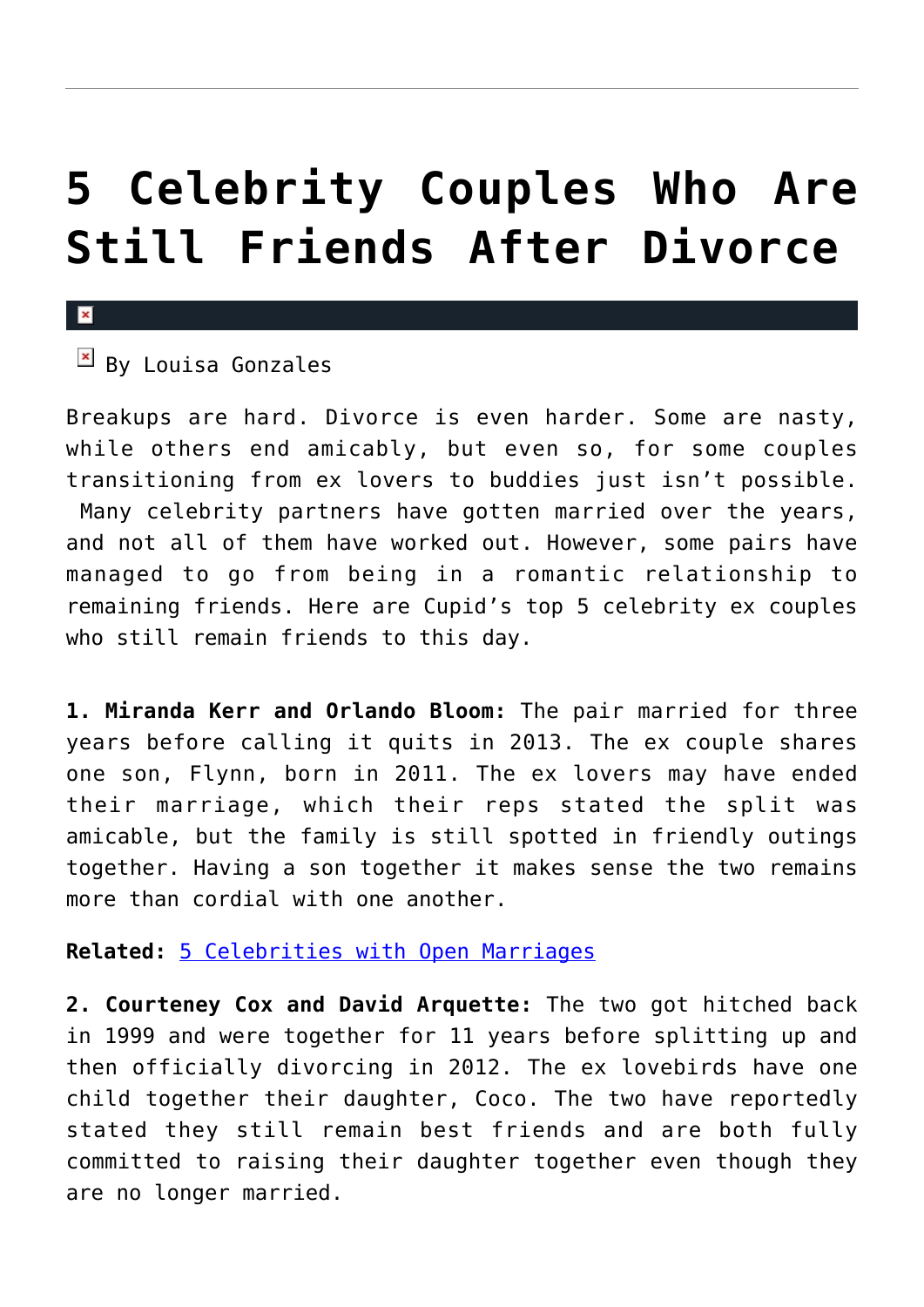**3. Ryan Phillippe and Reese Witherspoon:** The couple who tied the knot back in 1999 married young, but remained together for eight years, unusual for Hollywood standards, before ending their romance. The ex lovebirds have a son and daughter together and still maintain a healthy relationship with each other to this day.

**4. Demi Moore and Ashton Kutcher:** The once power couple both made headlines when they first got together back in 2003 because of their major age difference, about fifteen and half years total! Their divorce may have been one of the nastier ones, there's speculation Kutcher was unfaithful, but the ex's have both since moved on. Kutcher stated he would always cherish the time they spent together in a tweet and the pair appears to still be friendly toward one another.

**Related:** [Top 10 Celebrity Couples of 2013](http://cupidspulse.com/celebrity-couples-2013/)

**5. Demi Moore and Bruce Willis:** These two former flames haven't been married for years divorcing way back in 2000 after being married for 13 years. They had three daughters together. The duo remained close after the split. Willis even use to pose with his daughters, Demi and her now other ex husband Ashton Kutcher! Talk about having no hard feelings!

**Do you think it is good to stay friends even after a divorce? Share your comments below.**

### **[David Arquette Is Expecting](https://cupidspulse.com/61385/david-arquette-expecting-pregnancy-girlfriend-christina-mclarty/) [with Girlfriend Christina](https://cupidspulse.com/61385/david-arquette-expecting-pregnancy-girlfriend-christina-mclarty/)**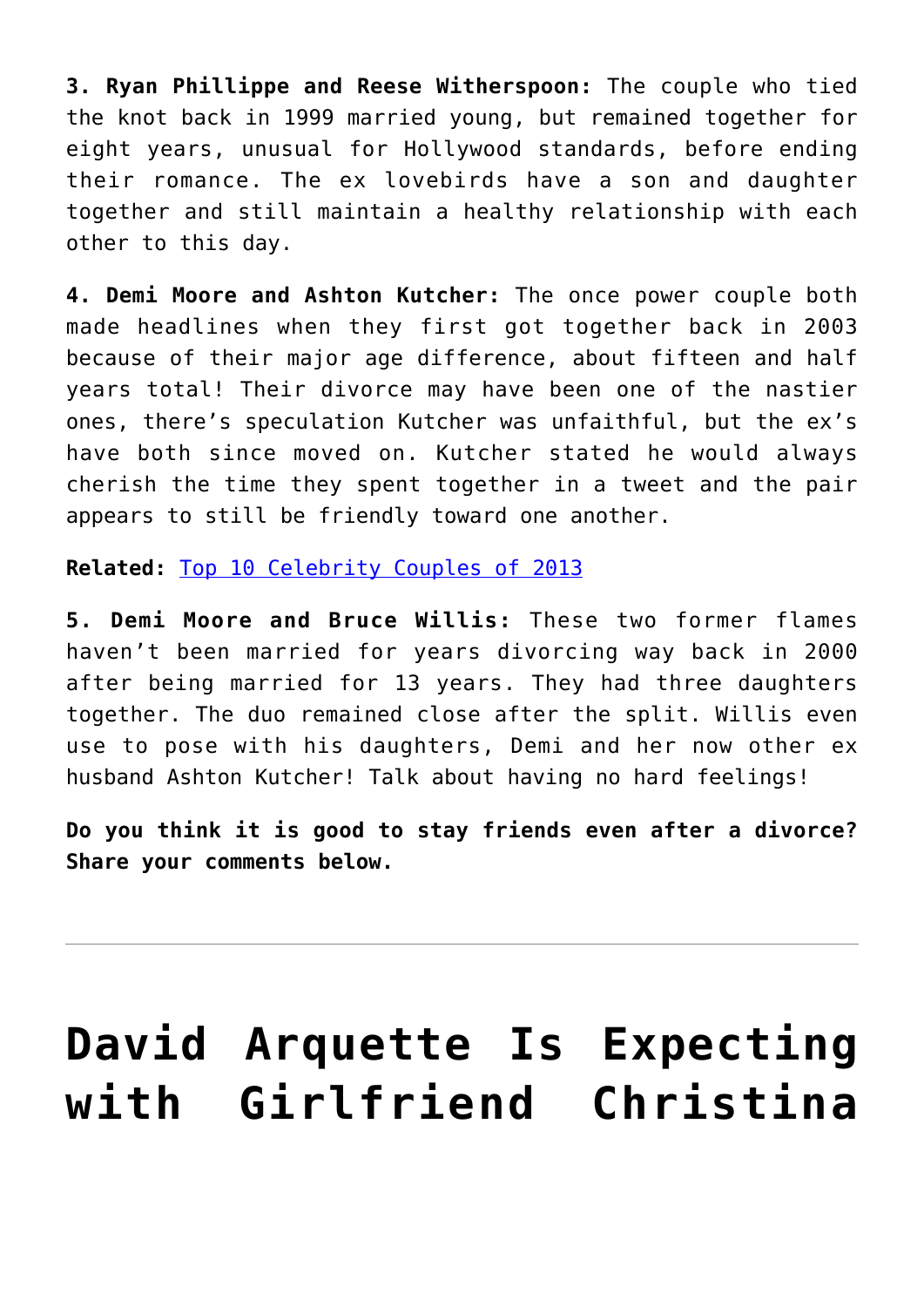### **[McLarty](https://cupidspulse.com/61385/david-arquette-expecting-pregnancy-girlfriend-christina-mclarty/)**

#### $\overline{\mathbf{x}}$

 $\overline{B}$  By Kristyn Schwiep

David Arquette is expecting another baby with girlfriend Christina McClarty, *[People](http://www.people.com/people/article/0,,20752720,00.html)* confirms. Arquette has a 9-year-old daughter from his previous marriage to Courteney Cox. McClarty and Arquette have been dating off and on since 2011.

**What are some ways to cope with an unexpected pregnancy?**

**Cupid's Advice:**

Getting pregnant can be a hard time for many couples, but dealing with an unplanned pregnancy can be even scarier. So how can you cope with an unplanned pregnancy? Cupid has some advice for you:

**1. Don't give up:** If you had other plans before you got pregnant, don't give up on your dreams. Take a moment to sit down with your partner and figure out a way that you both can follow your dreams with a baby in the picture. Keep telling yourself that everything will work out and it will.

**2. Think positively:** Stop thinking negatively about the situation and start thinking positively. Being negative will only add to your emotions and not in a positive way. Think about all the positive your baby will bring to your life and things should start looking up.

**3. Talk to someone:** Don't keep your emotions and feelings bottled up inside. Seek support from family and friends and talk about how you are feeling about the situation. Unplanned pregnancy can be a hard thing to deal with, but if you talk about how you are feeling with people who care about you things will get a lot easier.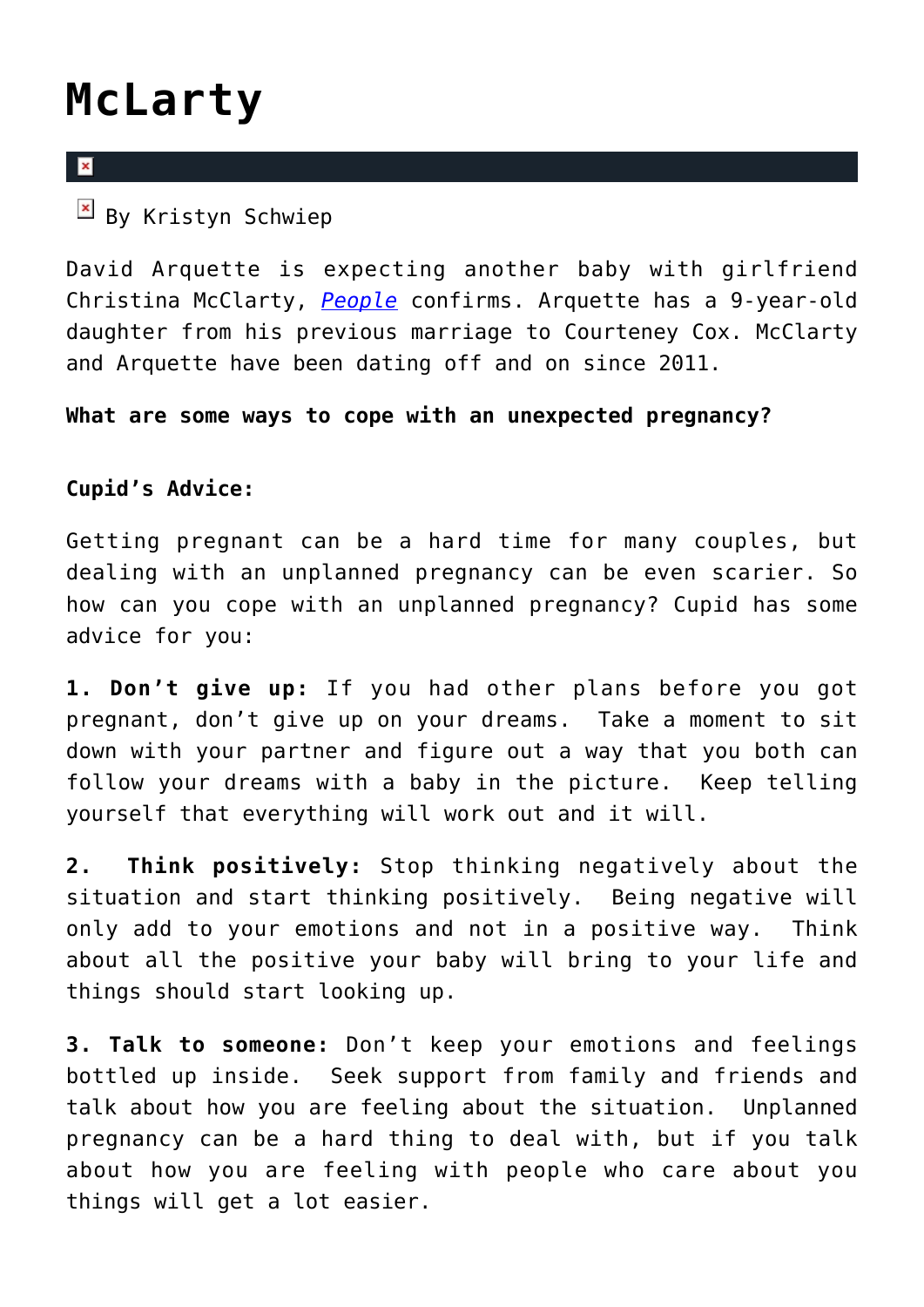**What are some ways to cope with an unexpected pregnancy? Share your thoughts below.**

### **[Relationship Advice:](https://cupidspulse.com/52777/positive-image-divorce-joanne-pittman-hope-after-divorce/) [Maintaining a Positive Image](https://cupidspulse.com/52777/positive-image-divorce-joanne-pittman-hope-after-divorce/) [While Going Through Divorce](https://cupidspulse.com/52777/positive-image-divorce-joanne-pittman-hope-after-divorce/)**

#### $\vert \mathbf{x} \vert$

 $\boxed{\times}$  By Joanne Pittman of Pittman Consulting & Image for Hope After Divorce

The teenage son of a dear friend of mine said something one day that really stuck with me. He was speaking about a relationship his mother was building with a new boyfriend, and he flatly stated, "He is not the star of my show!"

As an image consultant who has worked with celebrities, models and public figures as well as professionals and individuals, I see all of my clients as "stars of their shows." Life is filled with transitions, and divorce is one of them. While in a transitional state, it's common and needful to make adjustments to our images that allow us to circumvent needless and costly detours on our road ahead.

In fact, we are each the stars of our show – train wrecks, triumphs and all. We have our own paparazzi in the form of friends, peers, colleagues, parents and children. Dare I mention the long line of predators ready to take advantage of our tender state while undergoing divorce and all of its rigors?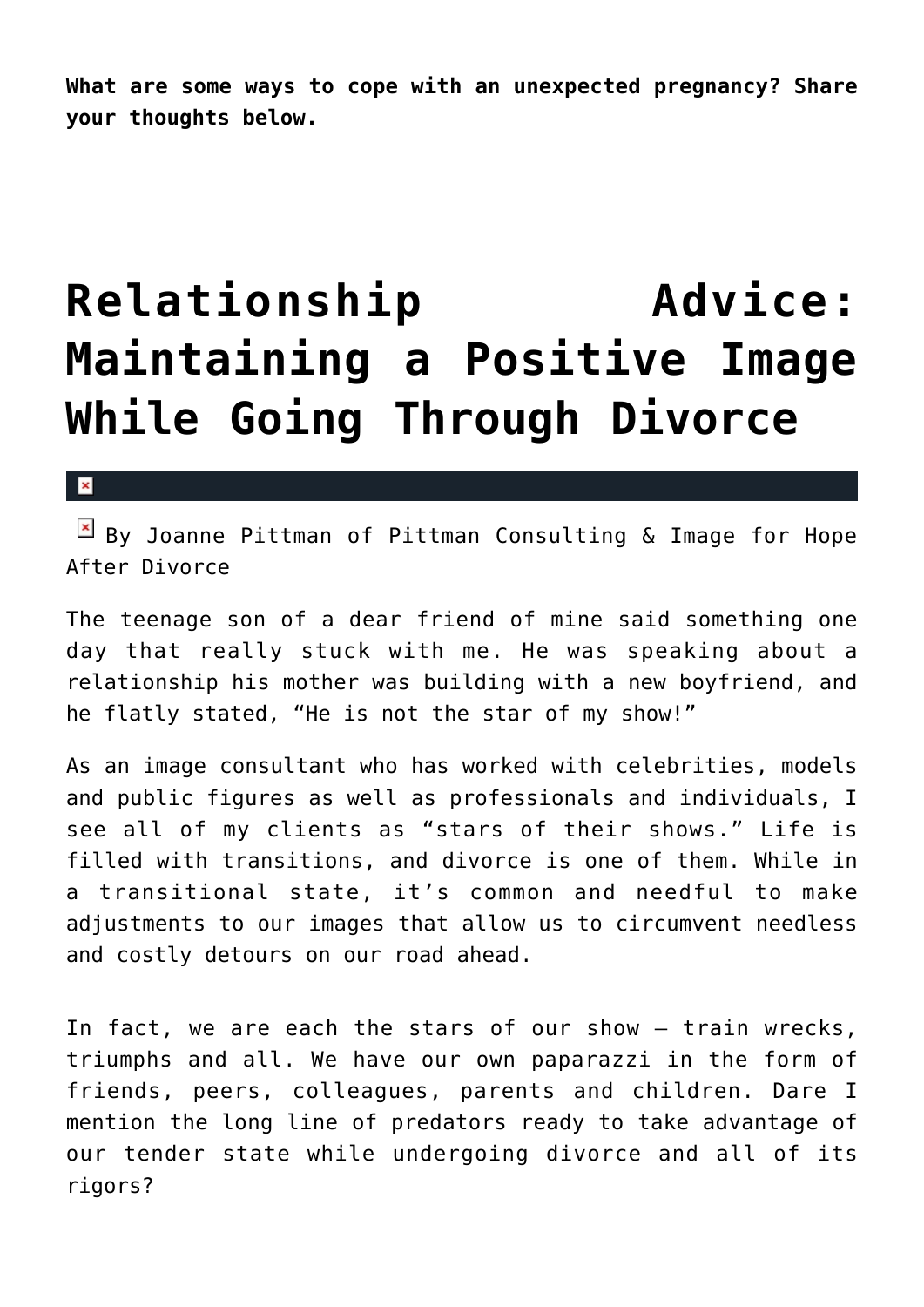### **Related Link:** [The EX Word](http://cupidspulse.com/the-ex-word-monique-honaman-hope-after-divorce/)

While most people don't have the advantage of having a team of public relations (PR) experts ready to announce or confirm rumors of personal relationships in failure, the need to have help managing the distress of divorce is no less significant. In order to attract the best people into your world, I impress upon you the importance of maintaining an authentic and clear image statement during this precarious time in your life.

Two celebrity couples that have navigated their divorces brilliantly are Jennifer Aniston and Brad Pitt and Courteney Cox and David Arquette. Each leading lady maintained consistent appropriate looks and, with the help of her PR team, was clear about her messages. They both managed to appear simple, chic and tastefully put together and demonstrated their resolve to stay true to themselves while going through divorce with dignity.

Pitt and Arquette also managed the very public ending of their marriages gracefully by preserving a well-defined message and image presence. Despite the media blitz making Pitt out to be the man who broke the heart of America's sweetheart, he maintained his impish good looks by keeping his intentions clear. Similarly, Arquette has kept his understated look with a slight modern edge while being committed to a healthy and friendly co-parenting relationship with his former wife.

**Related Link:** [Must We Remain Friends With Our Ex-Husband?](http://cupidspulse.com/friendship-with-ex-husband-nancy-lang-hope-after-divorce/)

### *Consider your image just as important as that of a public figure or a rising actor***.**

Here are a few tips for you as you move forward with reshaping your storyline. As the leading character, choose your look wisely. Be clear about who you are and why you matter. This isn't always easy to ascertain when going through the metamorphosis of divorce, but I assure you, now is the time to create your outline, your plot and your script.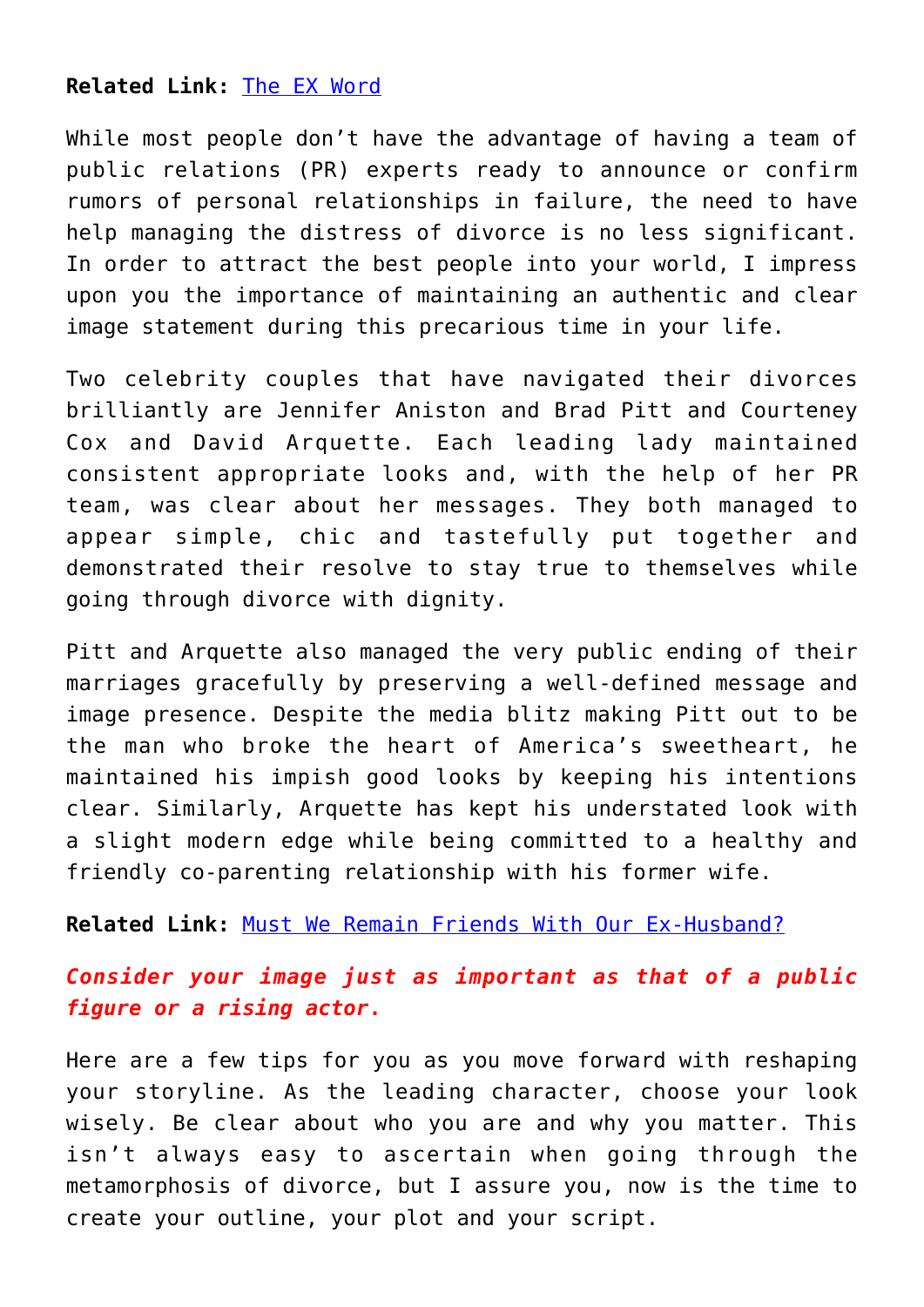— Create a personal mission statement. Use key character traits that you possess like integrity, loyalty, highlyorganized, etc. Then include character traits that you wish to improve or that you admire in others. Doing so helps keep you focus on goals and desires which are meaningful.

— Rid your closet *and* overall image of anything that is incongruent with your intended message. For example, if you have the goals of becoming "holistic, natural and healthy," refrain from elective and excessive plastic surgery, implants, hair extensions, filler injections, etc. We all know those choices are fake and far from holistic! For clothing, you would choose natural fibers and textures as well as colors and prints that are soothing.

— Create a budget and acquisition plan. You're not an A-list celebrity; you're not going to be offered free clothing from the A-list designers so they can use you for their PR campaigns. However, *you are a star* and should dress yourself accordingly. Therefore, take time to work out a budget that will allow you the *BEST* for your needs. Don't settle for less!

While you may not live the dream of receiving an Oscar, Tony, or Emmy, you can live the dream of a happy and authentic self as the star of your show!

*For more information about Hope After Divorce, visit our Experts page.*



*As founder of Pittman, Lamitie & Associates, Joanne has developed their proprietary IMAGE Authenticityâ"¢ Training Programs which address the multifaceted work and lifestyle demands on employees and executives in the corporate world today. Her innovative approach has evolved over the past twenty three years in the fashion, fitness, luxury retail and image consulting industries.*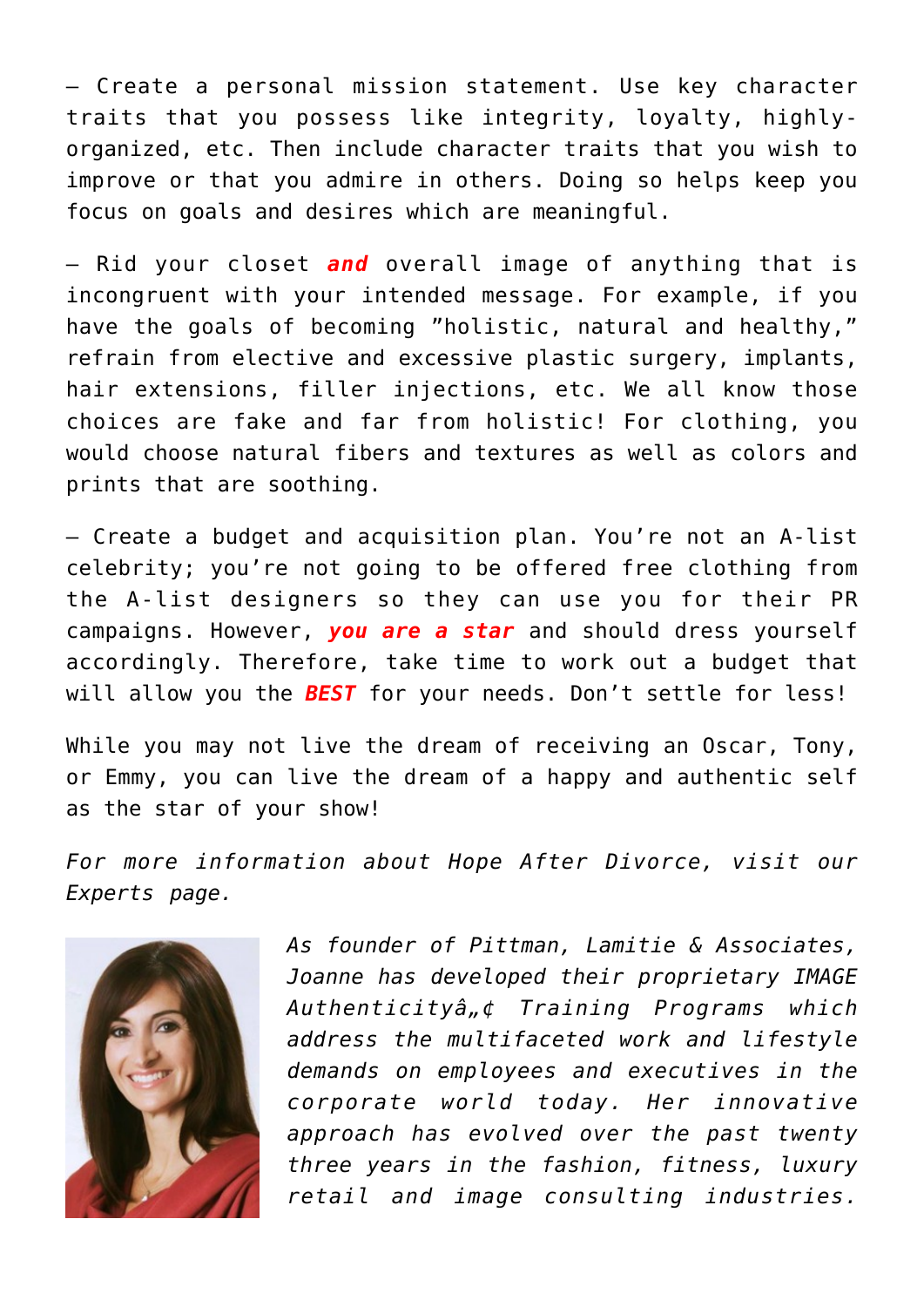*Joanne has been writing training curriculum and presenting developmental workshops to large and small audiences for over eighteen years. She is known for raising new questions and expectations which successfully foster authentic corporate and personal brand presence.*

*You can contact Joanne at Joanne@PittmanLamitie.com or visit her at www.pittmanlamitie.com.* 

### **[Courteney Cox and David](https://cupidspulse.com/51119/courteney-cox-david-arquette-finalize-divorce-separation/) [Arquette Finalize Their](https://cupidspulse.com/51119/courteney-cox-david-arquette-finalize-divorce-separation/) [Divorce](https://cupidspulse.com/51119/courteney-cox-david-arquette-finalize-divorce-separation/)**

 $\mathbb{F}$  By Petra Halbur

Courteney Cox and David Arquette's 13-year marriage officially ended on Tuesday, May 28th. According to *[UsMagazine.com](http://www.usmagazine.com/celebrity-news/news/courteney-cox-david-arquette-finalize-divorce-2013295)*, the couple, who have an 8-year old daughter named Coco, announced their separation in October 2010 and filed the divorce papers in June 2012, citing "irreconcilable differences." Despite these differences, though, the pair remain on good terms. "I don't recommend divorce in general," Cox said when she was on *The Ellen Degeneres Show* in January. "But he is my best friend and we've both grown and changed, and I think we both appreciate each other more."

**How do you know when to start dating again after a divorce?**

**Cupid's Advice:**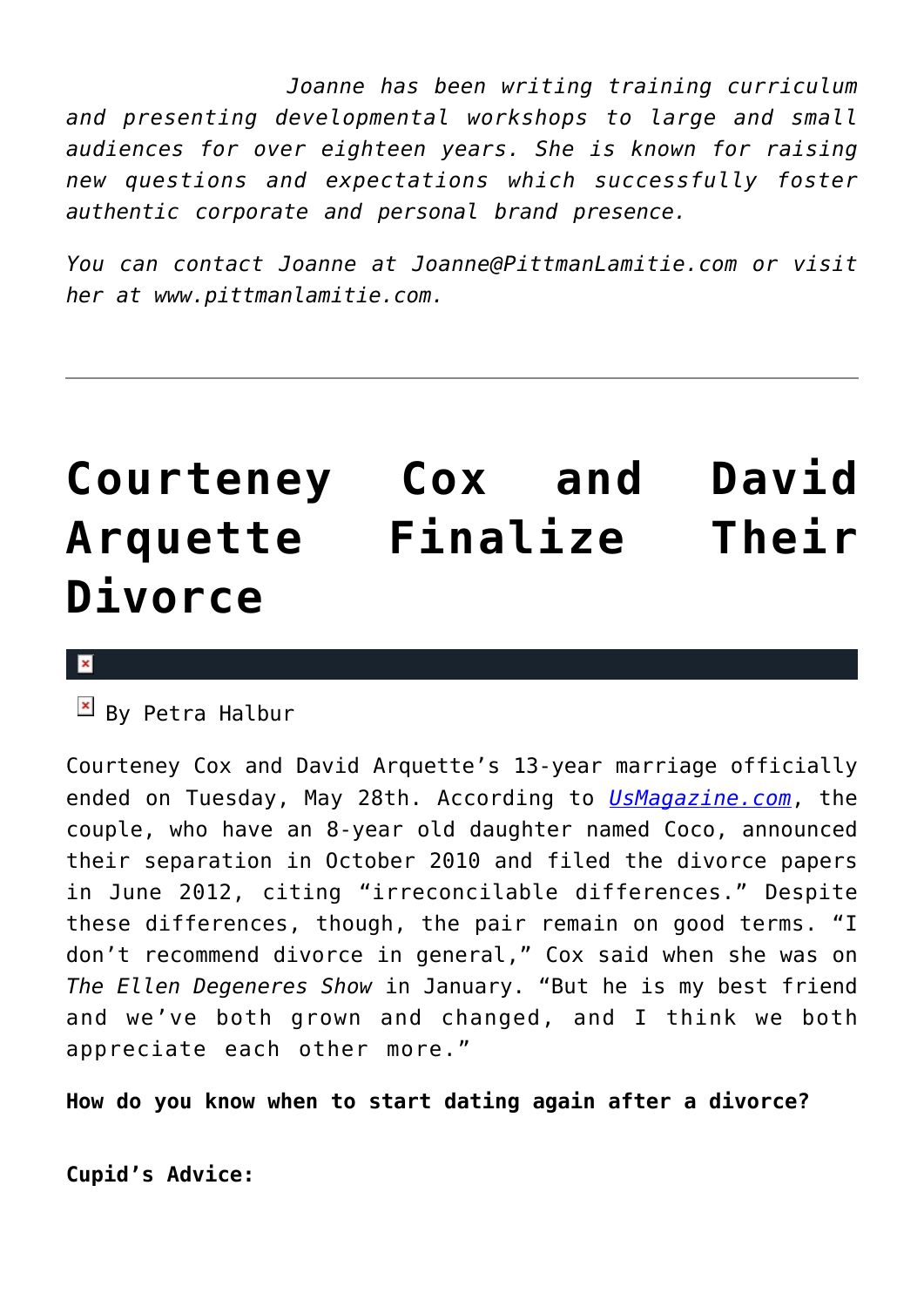Your love life doesn't have to end with your divorce. That said, after something as difficult and draining as a divorce is finalized, it may be difficult to tell when you're ready to start dating again. Cupid is here to help:

**1. You've healed:** Don't drag the heartbreak and turmoil left over from your divorce into your dating life. Give yourself the time you need to come to terms with your ended marriage.

**2. The kids are ok:** You may feel ready to get back out there, but make sure that your children are ready to see you with someone new. Talk to them about your feelings and encourage them to express their own.

**3. No rush:** Make sure you're not hurling yourself back into the dating game for fear of being alone. As difficult as it may be to be single again, this could be a wonderful opportunity to rediscover who you are. Don't pass it up in a hurry.

**How did you know when to start dating after your divorce? Tell us below.**

## **[Courteney Cox Says She and](https://cupidspulse.com/43439/courtney-cox-ex-husband-david-arquette-better-as-friends/) [Ex-Husband David Arquette Are](https://cupidspulse.com/43439/courtney-cox-ex-husband-david-arquette-better-as-friends/) ['Better As Friends'](https://cupidspulse.com/43439/courtney-cox-ex-husband-david-arquette-better-as-friends/)**

 $\mathbf{x}$ 

 $\overline{B}$  By Michelle Danzig

*W*hile taping an episode of *The Ellen DeGeneres Show*, actress and Courteney Cox said that, despite their recent divorce, she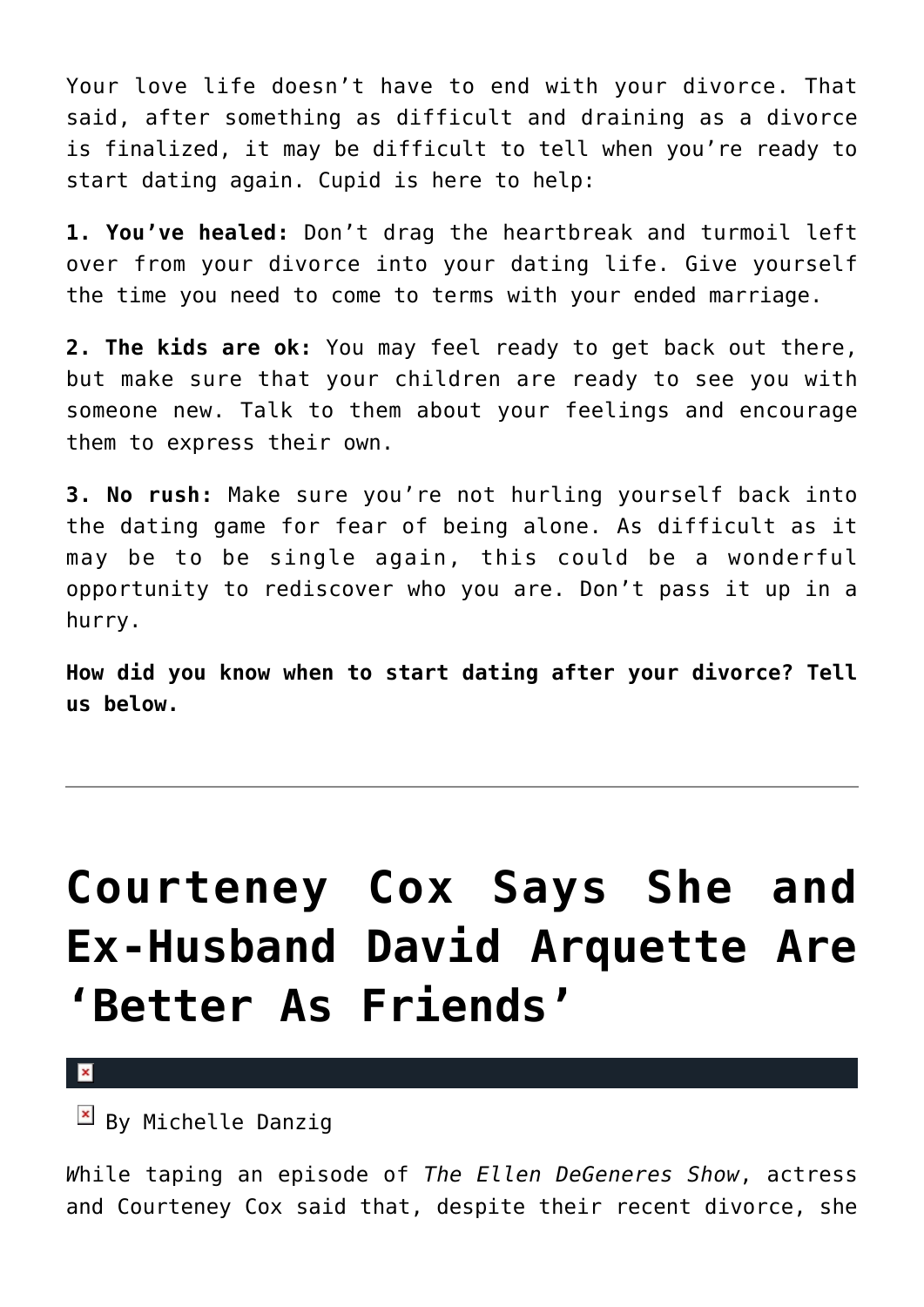and ex-husband David Arquette are on excellent terms, according to *[UsMagazine.com](http://www.usmagazine.com/celebrity-news/news/courteney-cox-i-love-david-arquette-but-were-better-as-friends-201361)*. Since announcing their separation in October 2012, Cox, 48, and Arquette, 41, have remained friends throughout the entire process. The *Cougar Town* star and Arquette have a daughter Coco, 8. Although Arquette is dating *Entertainment Tonight'*s Christina McClarty, Cox remains single. The two have requested joint legal and physical custody of their daughter and the removal of Cox's surname. Cox does not recommend divorce, but she says that she appreciates David even more and that they both have grown through this experience. Arquette will remain an executive producer of *Cougar Town*, which will now move from ABC to TBS this Tuesday.

**What are some ways to tell you're better off as just friends with someone?**

#### **Cupid's Advice:**

Whether you're curious if your friendship is worth examining on a romantic level or you and your significant other suffer a split but remain friends, it is difficult to decide whether you are better off in one situation or the other. Here are some ways you can tell that you and your partner are better of as friends:

**1. You have the companionship but lack intimacy:** This is probably the easiest way to tell that you and your significant other are better off as friends. If you enjoy doing activities together and genuinely care about the other person but the intimacy has been lost, it's almost certain that your relationship has simply become one between friends.

**2. You both wouldn't mind seeing other people:** If both parties are okay with the other dating or seeing other people, it is pretty obvious that you have lost the romantic attraction to each other. This goes double if you don't feel even the slightest bit of jealousy when thinking about him/her seeing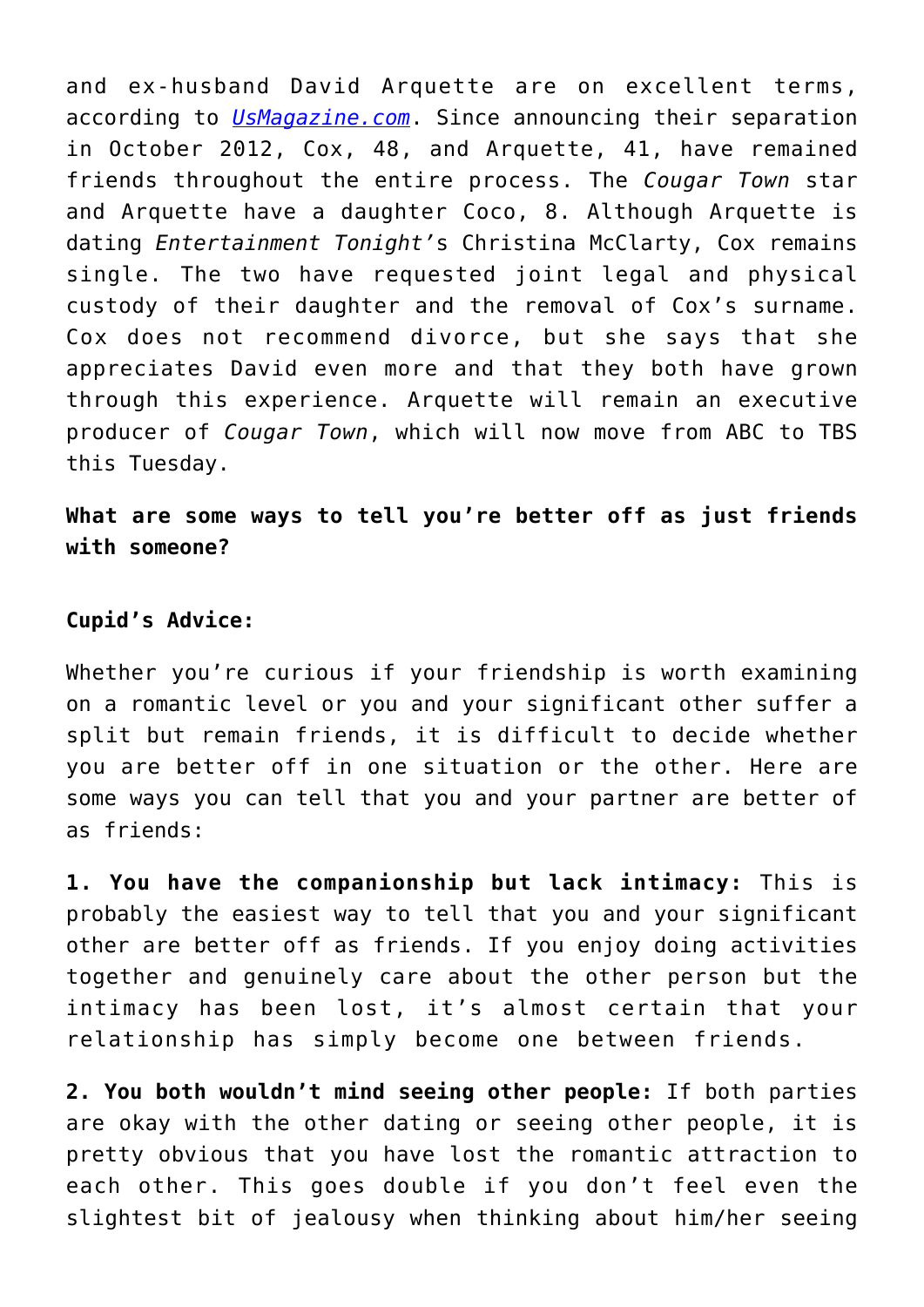someone else.

**3. If you have different expectations:** If you find that you and your partner have so many different interests that you barely do things together anymore, or you disagree of future plans such as having children and moving away, it may be time to think if your relationship is really romantic and not just a friendship.

**How do you know when it is better to just be friends? Share your ideas below.**

## **[Celebrity Couples Who](https://cupidspulse.com/34298/celebrity-couples-families-after-divorce-breakup/) [Function As Families After](https://cupidspulse.com/34298/celebrity-couples-families-after-divorce-breakup/) [Divorce](https://cupidspulse.com/34298/celebrity-couples-families-after-divorce-breakup/)**

#### $\pmb{\times}$

By Evan Goldaper

In the world of Hollywood, it's easy for celebrities to move on after they've been through a breakup. After all, there are always new and exciting people for them to meet, and everyone already admires them. However, some celebrities don't choose to completely separate from their exes. Although they didn't start dating each other again, these celebrity couples had their reasons to remain a family even after their divorces:

**Related Link:** [Five Ways Being Friends With Your Ex Can Ruin](http://cupidspulse.com/being-friends-ex-partner-ruin-you-heartbreak-split/) [You](http://cupidspulse.com/being-friends-ex-partner-ruin-you-heartbreak-split/)

**1. Bruce Willis and Demi Moore:** For thirteen years, Bruce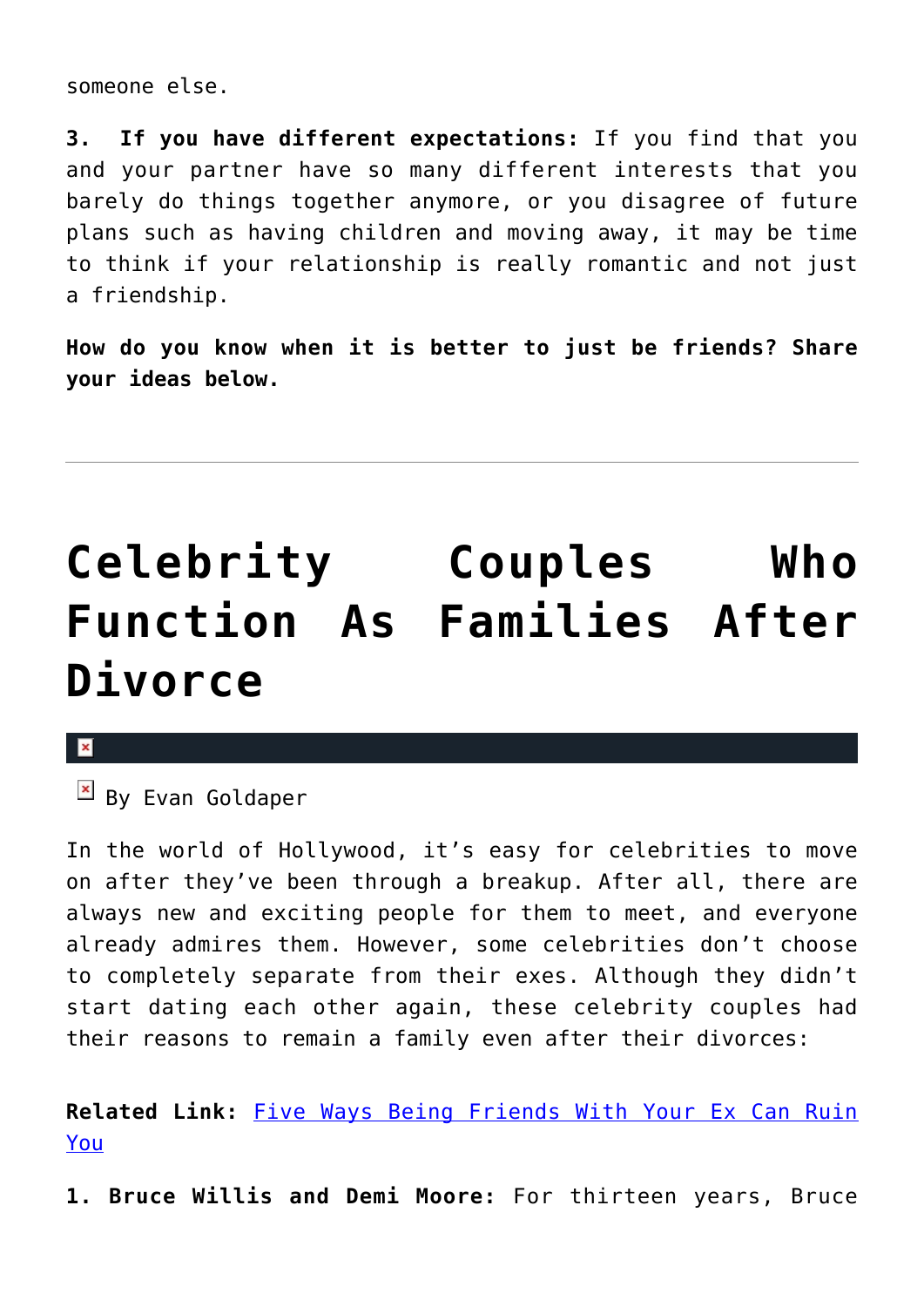Willis and Demi Moore were among Hollywood's strongest power couples. The two actors were at the heights of their careers when they married in 1987, making their wedding one of the most talked-about events of the year. However, by 2000, their marriage had fallen apart and the two divorced. Unlike many other settlements, both in and out of Hollywood, Willis and Moore's split was uncontested and ended peacefully. They both agreed on the reasons for the divorce, blaming the increasingly small amount of time the two could spend together. Willis always said that Moore and their children's happiness was the most important thing to him, and he gave around \$90 million to her in spousal support. When Moore was still married to Ashton Kutcher, they would their spend holidays with Willis as one large family. As Bruce said to *People*, "Life is too short to spend what little precious time you have alive being unhappy."

**2. Courteney Cox and David Arquette:** It's rare to see any relationship end as amicably as that of Courteney Cox and David Arquette. After meeting on the set of *Scream* in 1999, the two actors were married. Eleven years later, they began a separation that ultimately ended this June with a legal divorce. This separation was very simple and surprisingly friendly. Neither used a lawyer, assets were split 50/50 and Arquette didn't ask for any support. In a statement they both released, they said that "the reason for this separation is to better understand ourselves and the qualities we need in a partner and for our marriage." Even while separated, the two remained committed to raising their daughter Coco as a team. Cox told *[People](http://www.people.com/people/article/0,,20560130,00.html)* in 2012 that Arquette is still her "favorite person in the world." It's easy to believe that: Cox came to cheer Arquette on when he appeared on *Dancing With The Stars*, Arquette had a guest role on Cox's sitcom *Cougar Town*, and their joint production company Coquette Productions still makes television shows.

**Related Link:** [Hollywood's Messiest Splits](http://cupidspulse.com/messy-celebrity-breakups-divorces/)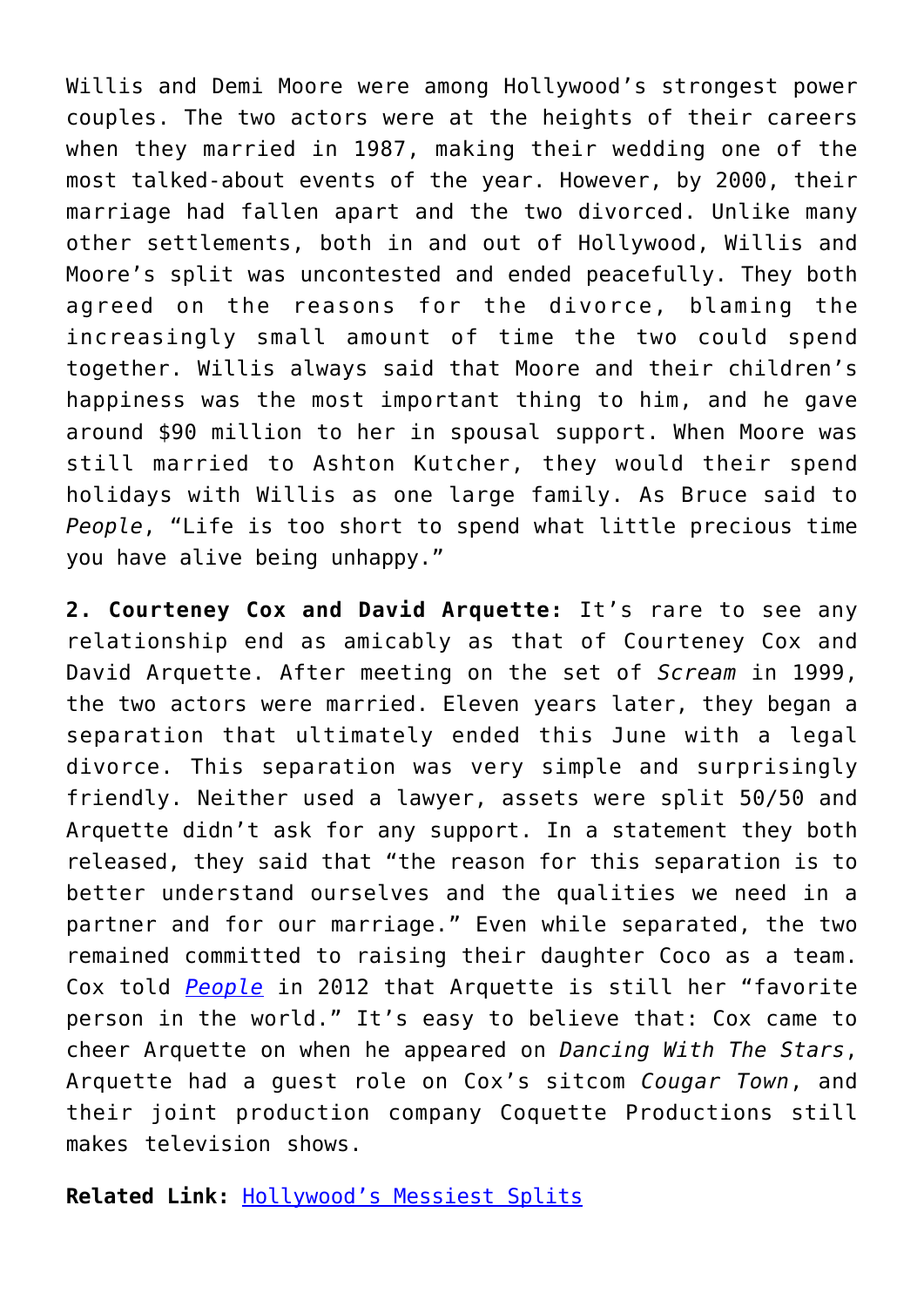**3. Arnold Schwarzenegger and Maria Shriver:** Although this divorce was one of the messiest splits in recent years, Arnold Scwarzenegger and Maria Shriver have managed to remain respectful and friendly. We've all heard the story: after being married for 25 years, Schwarzenegger revealed that he had fathered a child with their housekeeper over a decade earlier. He remained apologetic and said he deserved all the criticism he was sure to get, making him very accepting of his marriage's inevitable end. In part because of the love they still shared and in part because of Schwarzenegger's political position, the two tried to fix their marriage in couples therapy, but a divorce still seemed likely. Though the two are now separated, Schwarzenegger still has a great deal of respect for Shriver and the two raise their children as a team. As he said to the *[Huffington Post](http://www.huffingtonpost.com/2012/05/21/arnold-schwarzenegger-maria_n_1533489.html#s276728&title=Wedding)* earlier this year, "The most important thing is that the kids are doing well, and Maria always has been an extraordinary mother and always has worked with the kids very closely."

**What couples do you think have had the friendliest breakups? Tell us below.**

# **[Find Out Why David Arquette](https://cupidspulse.com/30669/find-out-why-david-arquette-loves-acting-with-ex-courteney-cox/) [Loves Acting With Ex](https://cupidspulse.com/30669/find-out-why-david-arquette-loves-acting-with-ex-courteney-cox/) [Courteney Cox](https://cupidspulse.com/30669/find-out-why-david-arquette-loves-acting-with-ex-courteney-cox/)**

 $\mathbf{x}$ 

 $\boxed{\times}$  David Arquette has not left his relationship with Courteney Cox behind completely. According to *[People](http://www.people.com/people/)*, Arquette will be appearing on *Cougar Town's* season finale with Cox. "It's great to act with Courteney. I love it. We met on a set, and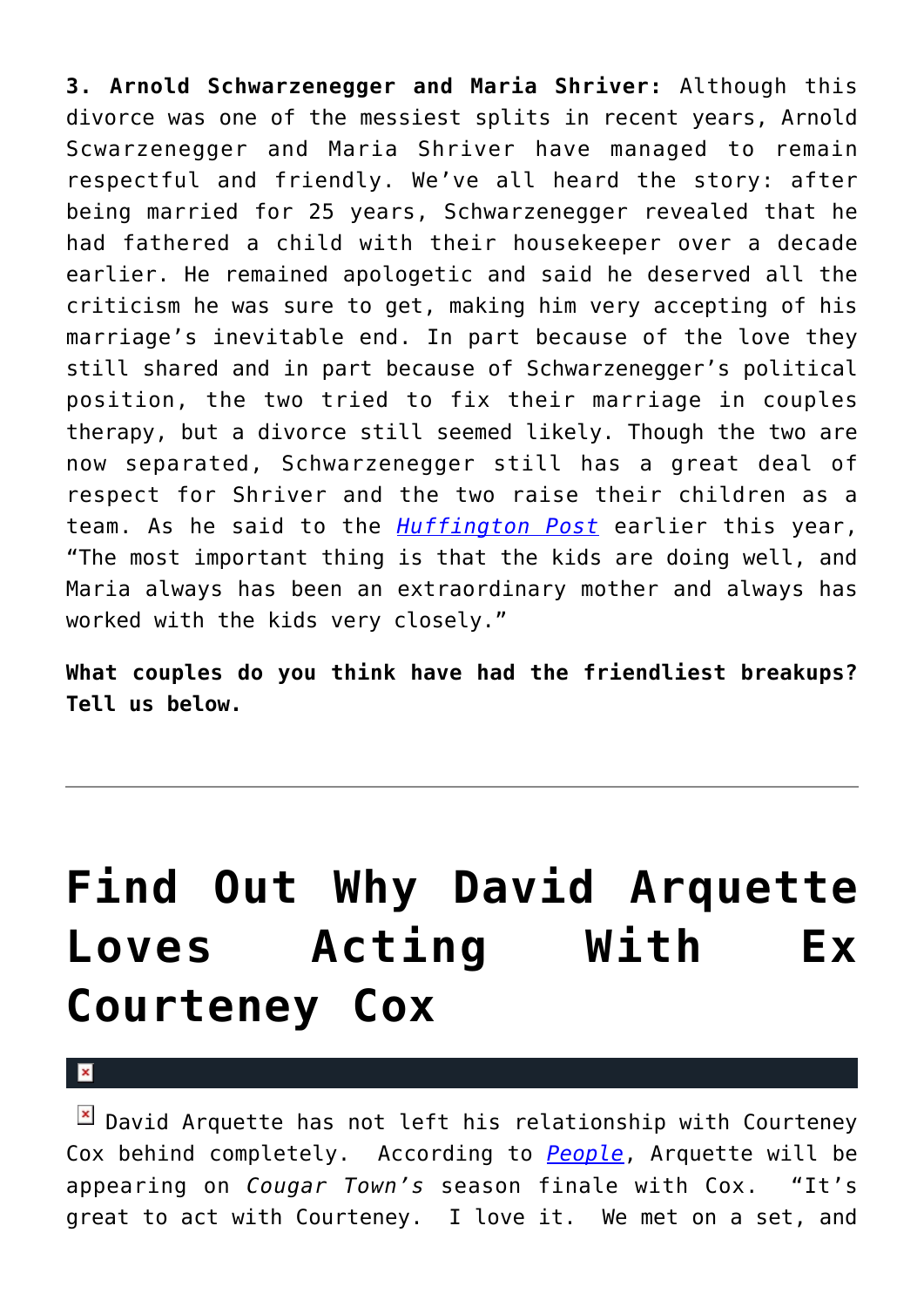it's great to revisit that," Arquette said at a dinner hosted by Creative Coalition in Washington, D.C. on Thursday. Cox, who is said to have no hard feelings, and Arquette have been separated since 2010. "We treat each other with respect," Arquette said. "You don't throw out all the good times you shared just for the change in feelings."

**What are some ways to keep things between you and an ex civil?**

### **Cupid's Advice:**

Being normal around someone you once shared strong feelings for is seemingly impossible. Here are a few tips on how to remain calm and collected.

**1. Shake on it:** Agreeing with your ex-sweetheart to both be civil is the first step in being able to be around each other without old feelings lurking around. If you do agree to be comfortable around each other be sure to stay true to your word.

**2. Keep distance:** Just because you and your ex can tolerate each other does not mean you need to know everything about one another's lives. Knowing what your ex-lover did after his date will only create tension between you both and leave you hurting.

**3. Be respectful:** Treating each other like adults is key to staying civil. Respect your exes boundaries and feelings and they will reciprocate the same behavior.

**How did you keep things between you and your ex civil? Share your stories below.**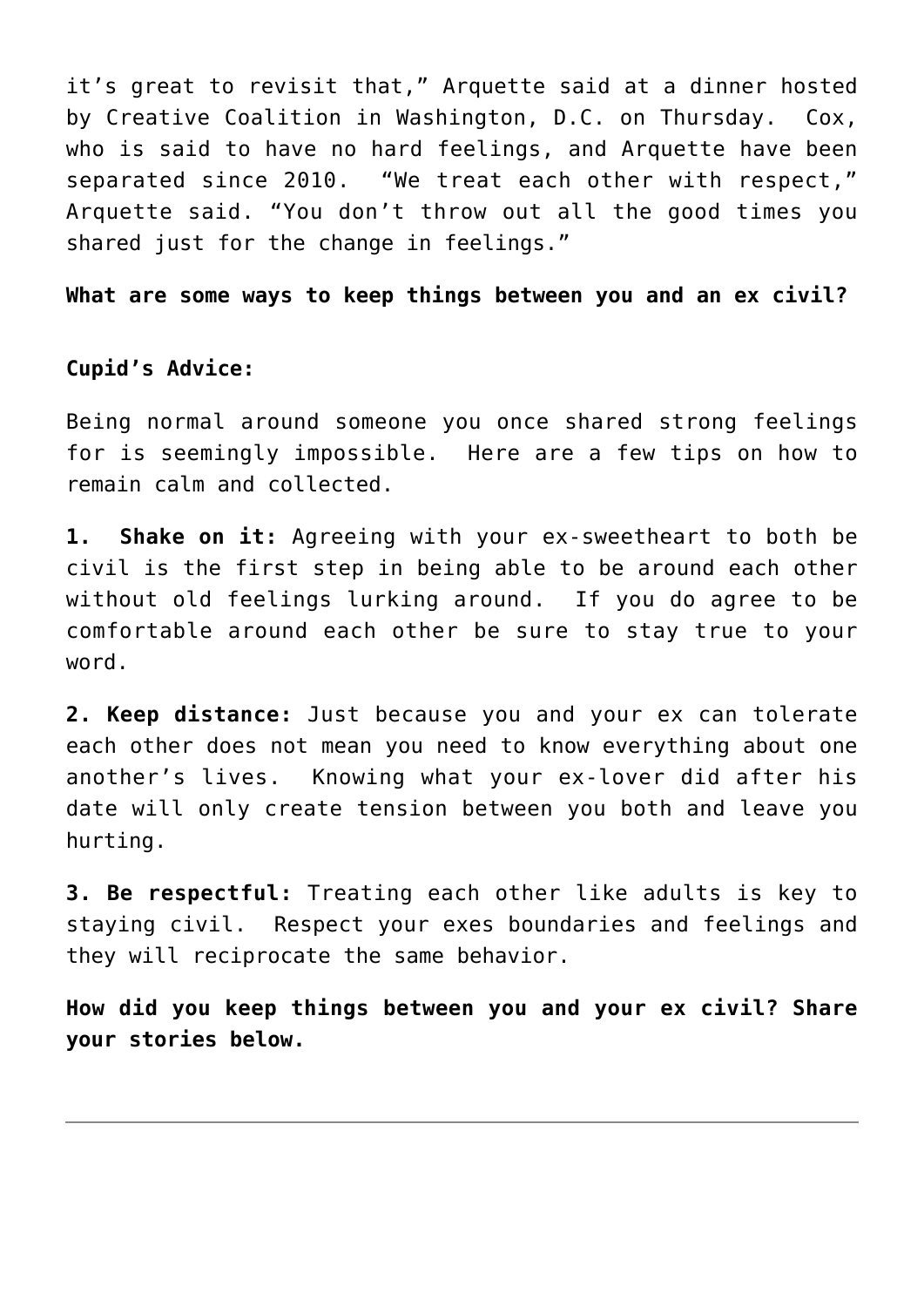### **[Courteney Cox Steps Out with](https://cupidspulse.com/29864/courteney-cox-steps-out-mystery-man-new-couple/) [a Mystery Man](https://cupidspulse.com/29864/courteney-cox-steps-out-mystery-man-new-couple/)**

#### $\mathbf{x}$

 $\boxed{\times}$  Since her separation from ex David Arquette, Courteney Cox has been slow to move on. In fact, she recently stated that she hasn't slept with anyone knew since the split. Last weekend, however, Cox was caught with a mystery man in West Hollywood at Chateau Marmont, according to *[People](http://www.people.com/people/article/0,,20583036,00.html)*. The man wore a suit, and the couple were situated in a table toward the back of the patio. An onlooker says that the actress was smiling and pulled her hair up into a ponytail as she enjoyed the evening.

**How do you know when it's time to move on after a separation?**

### **Cupid's Advice:**

Breaking up or separating can be very emotionally damaging, and sometimes it takes a while to get back up on your feet and move on. Cupid has some tips on how to know when it's time:

**1. Grief completion:** You may still harbor hurt feelings as a result of your split, but if you've completed the grief process and no longer cry into your pillow at night, it may be time to start getting out and experiencing what life has to offer again.

**2. Time limit:** Sometimes it's good to give yourself a set amount of time to heal after a breakup, and then move on after that point no matter what. You can't mope forever, as life is for living.

**3. You're happy:** If you find yourself smiling a lot and reestablishing your independence, it's now okay to let someone in.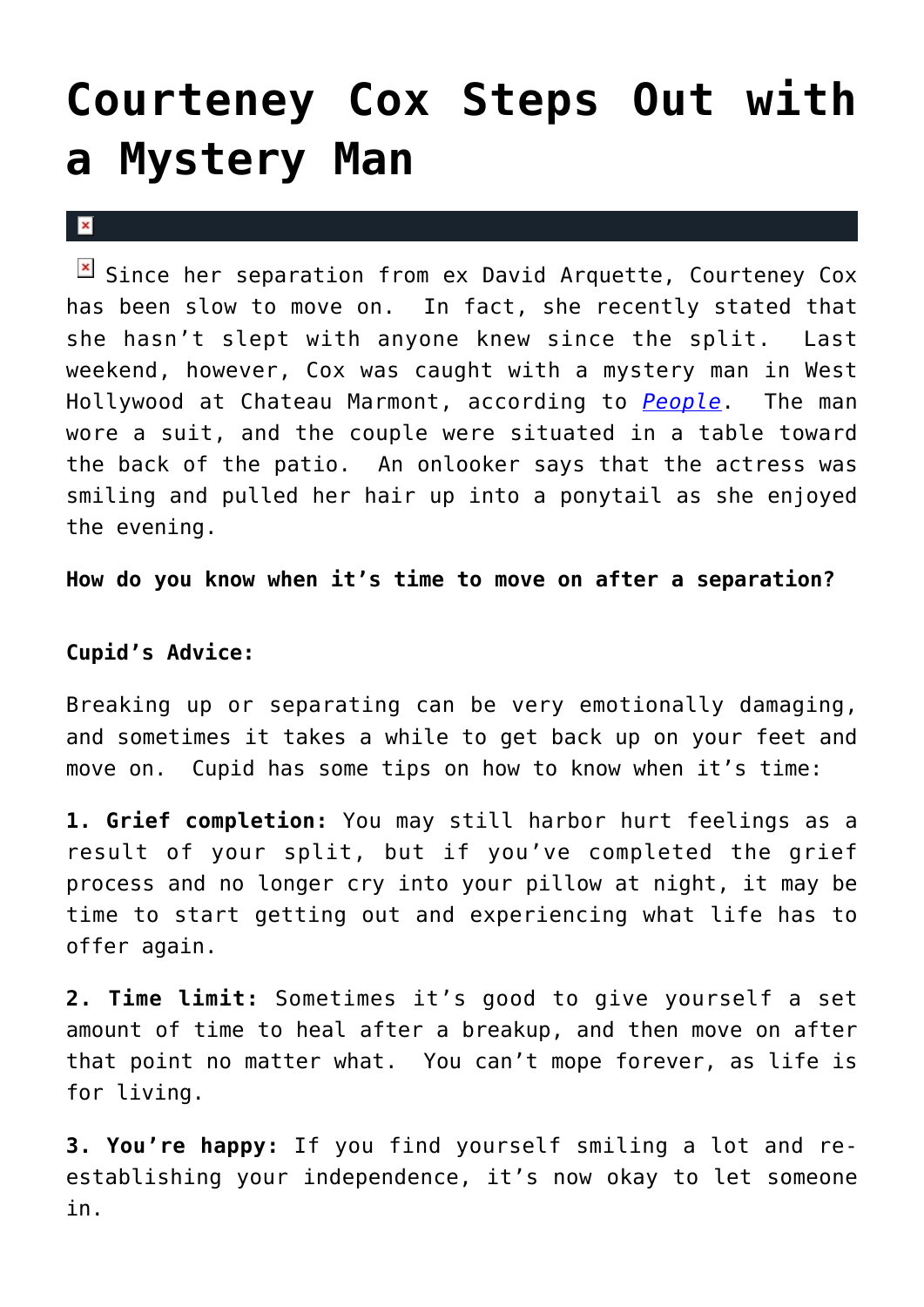**How did you know it was time to move on from a breakup? Share your comments below.**

### **[Five Celebrity Divorces We](https://cupidspulse.com/29789/five-celebrity-divorces-not-expecting/) [Really Weren't Expecting](https://cupidspulse.com/29789/five-celebrity-divorces-not-expecting/)**

#### $\pmb{\times}$

 $\boxed{\times}$  By Francesca B.

The world of celebrity is fraught with ups and downs. Scandals of drug abuse, cheating husbands and lying wives make for gripping and sensational stories when they come to public attention. We have come to expect a bit of drama from Hollywood romances, but even so, there have been some celebrity divorces that we really didn't see coming. Here are a few:

#### **Related:** [10 Most Beautiful Celebrity Couples](http://cupidspulse.com/ten-most-beautiful-celebrity-couples/)

### **Tom Cruise and Nicole Kidman**

The original Hollywood sweethearts, Tom and Nicole met on the set of the hit movie, *Days of Thunder*, in which they played a young and romantically entwined couple very believably indeed.

 It was therefore no great surprise when their on-screen romance started to become apparent off screen as well, and they were eventually wed on Christmas Eve, 1990. A popular and adorable couple, they stuck it out for over a decade before "irreconcilable differences" saw them seeking the advice of divorce solicitors and putting an end to the fairy tale romance the whole world had enjoyed. Still, both parties have now happily remarried and have children with their new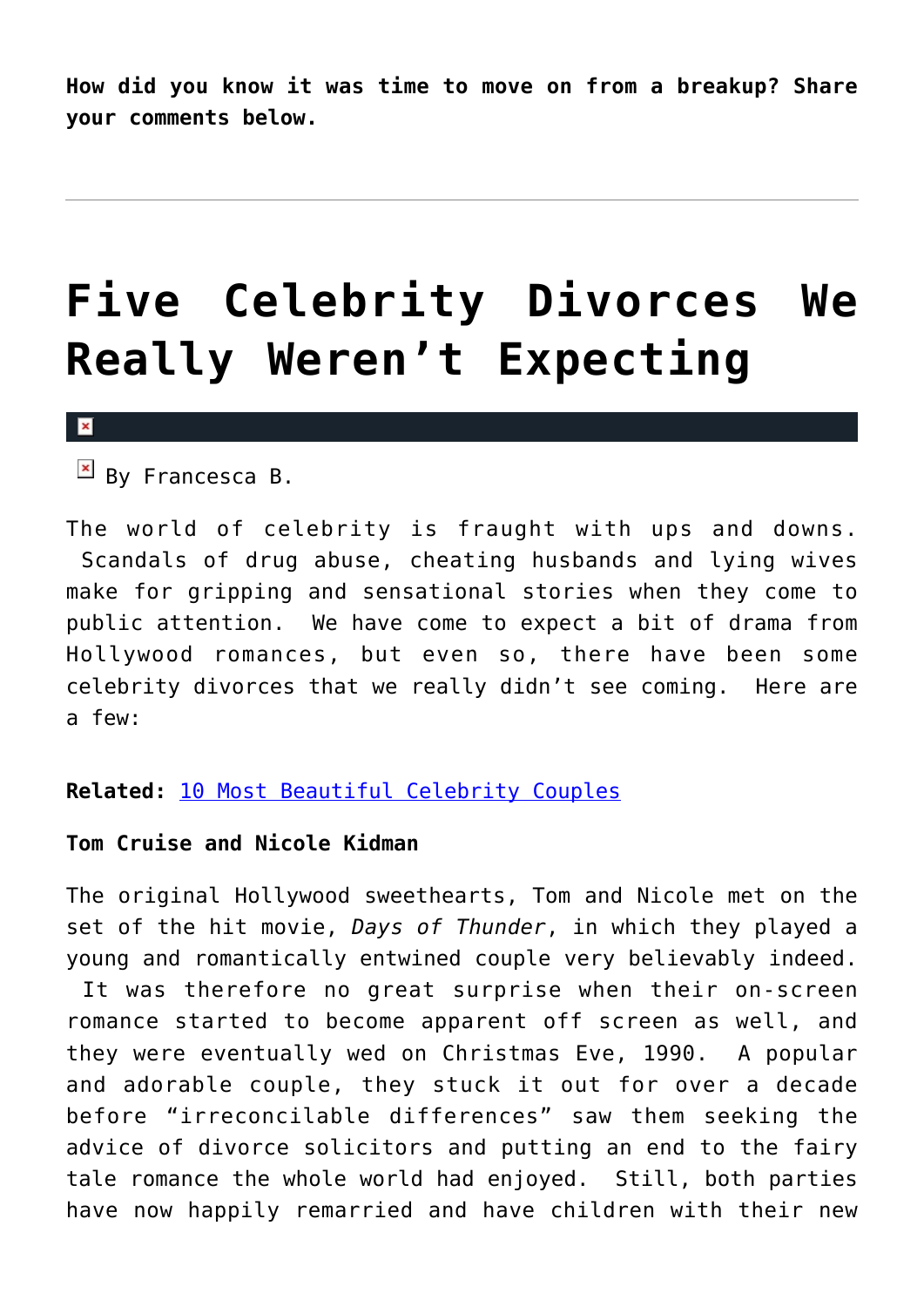#### partners.

#### **Kate Winslet and Sam Mendes**

The beautiful actress of *Titanic* fame, who we all thought would marry the gorgeous Leonardo DiCaprio, instead fell for dashing director, Sam Mendes. Despite being 10 years her senior, he definitely wasn't her sugar daddy, with Winslet being worth about double the Mendes fortune. They painted a picture of domestic bliss, but following the making of *Revolutionary Road*, a film starring Winslet and directed by Mendes and ironically about a couple stuck in a failing marriage, their relationship hit the rocks. To the surprise of the couple's friends and fans, they split in March 2010, leaving Winslet with two children from two marriages at just 34.

**Related:** [Why Celebrities Fall In and Out of Love So Quickly](http://cupidspulse.com/why-celebrities-fall-in-out-love-quickly-whirlwind-romance-heartbreak-divorce/)

#### **Courteney Cox and David Arquette**

One of the world's best-known faces of the '90s for her role in *Friends*, Courteney Cox surprised everyone when she hooked up with David Arquette after starring in the *Scream* movies with him. However, even more shocking was the news that after 11 years of marriage and a child together, the couple had decided to split. Despite speculation about the real reasons, Cox stated that she "was tired of being (David's) mother."

#### **Madonna and Guy Ritchie**

We all love Madge, and when she decided to marry a quirky British director and settle down in the English countryside, the place we held in our hearts for her grew a little bit bigger. The announcement that the couple were splitting up in 2011 came as a complete shock to most, with Madonna claiming that Ritchie 'drinks too much' as the reason for the split. That's OK, Madge, we still love you.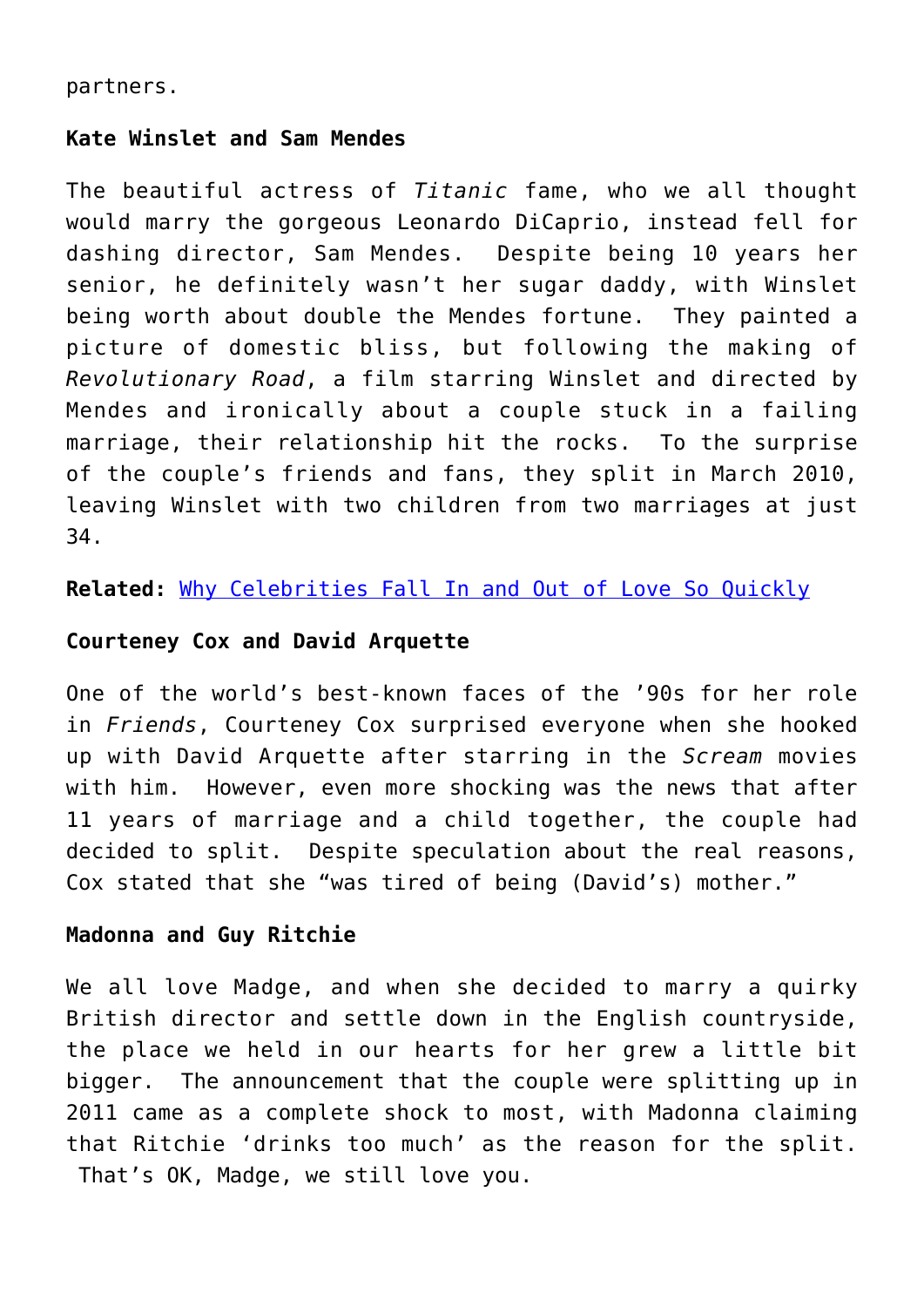### **Jennifer Aniston and Brad Pitt**

Another celebrity of *Friends* fame and so popular she had an entire generation of young ladies going into hairdressers and asking for 'a Rachel,' Jennifer Aniston tied the knot with the most eligible bachelor in the world, Mr. Brad Pitt. Without a doubt the hottest couple in Hollywood, it seemed nothing could come between them. But that was until naughty Brad went off to film Mr. and Mrs. Smith and reportedly fell in love with Miss Luscious Lips herself, Angelina Jolie. Brad and Jen split a few months later, back in 2005, but even today Hollywood still rumbles with the scandal from time to time.

Whether expected or unexpected, Hollywood splits never cease to rock the Tinseltown boat with rumors and gossip. If only everyone could just be happy all the time!

*Francesca is a freelance writer and blogger who enjoys writing about a variety of subjects from celebrity gossip and fashion, to travel and food. Be sure to let her know what you think of this guest post by leaving a comment below or Tweeting her @franki\_blogs.*

## **[David Arquette Guest Stars on](https://cupidspulse.com/26136/david-arquette-guest-stars-courteney-cox-ex-wife-cougar-town-tv-show/) [Courteney Cox's 'Cougar Town'](https://cupidspulse.com/26136/david-arquette-guest-stars-courteney-cox-ex-wife-cougar-town-tv-show/)**

 $\pmb{\times}$ 

 $\boxed{\times}$  Courteney Cox and David Arquette will once again be sharing screen time. Arquette will guest star as a hotel concierge in the season 3 finale of Cox's sitcom *Cougar Town*, reports *People*. Though the two separated in October of 2010 after 11 years of marriage, Cox said last month, "He's my favorite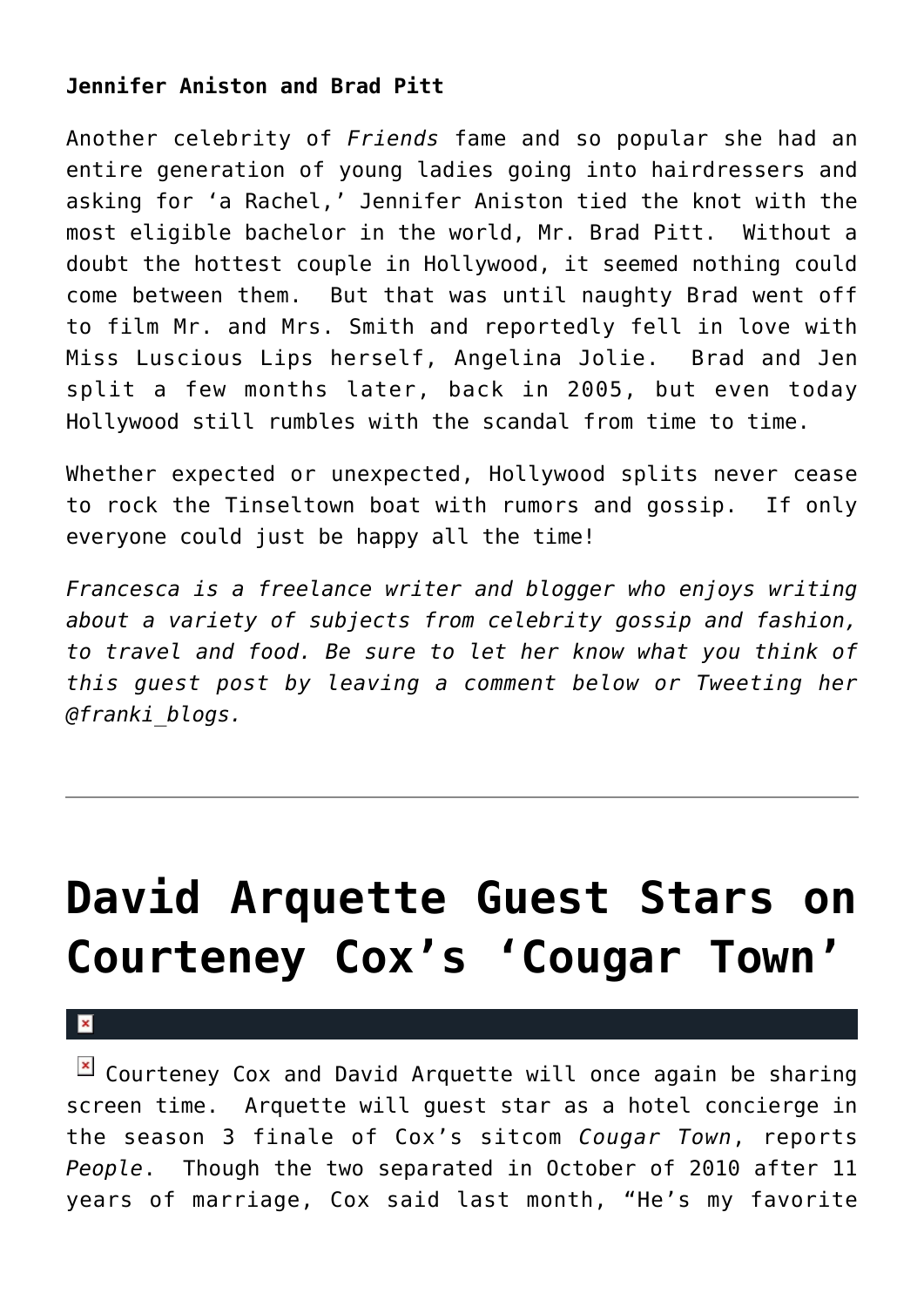person in the world. No matter what happens in our future, he's my very best friend."

### **Is it OK to work with your partner after a split?**

#### **Cupid's Advice:**

Though most individuals prefer distance after a breakup, it is possible to work with your former partner again. Here are a few things to consider before working with your ex:

**1. Time:** Make sure to take some time before reconnecting with your ex. Work together only after the two of you have had time to heal and move on with your love lives.

**2. Your ex:** Though your feelings may have passed, the same may not be true for your ex. Make sure that your former partner has moved on before working together. Working with unresolved tension will not be productive.

**3. Your reasons:** Before you work with your ex, you should be sure that you have pure intentions. Don't work with your ex if you feel guilty about the breakup or your ex's current situation. Make sure your top priorities are work-related.

**Have you ever worked with an ex? Feel free to leave a comment below.**

### **[David Arquette Says That He's](https://cupidspulse.com/21225/david-arquette-dancing-with-the-stars-says-entered-friend-zone-courteney-cox-friends-cougar-town/) [Entered Friend Zone With](https://cupidspulse.com/21225/david-arquette-dancing-with-the-stars-says-entered-friend-zone-courteney-cox-friends-cougar-town/)**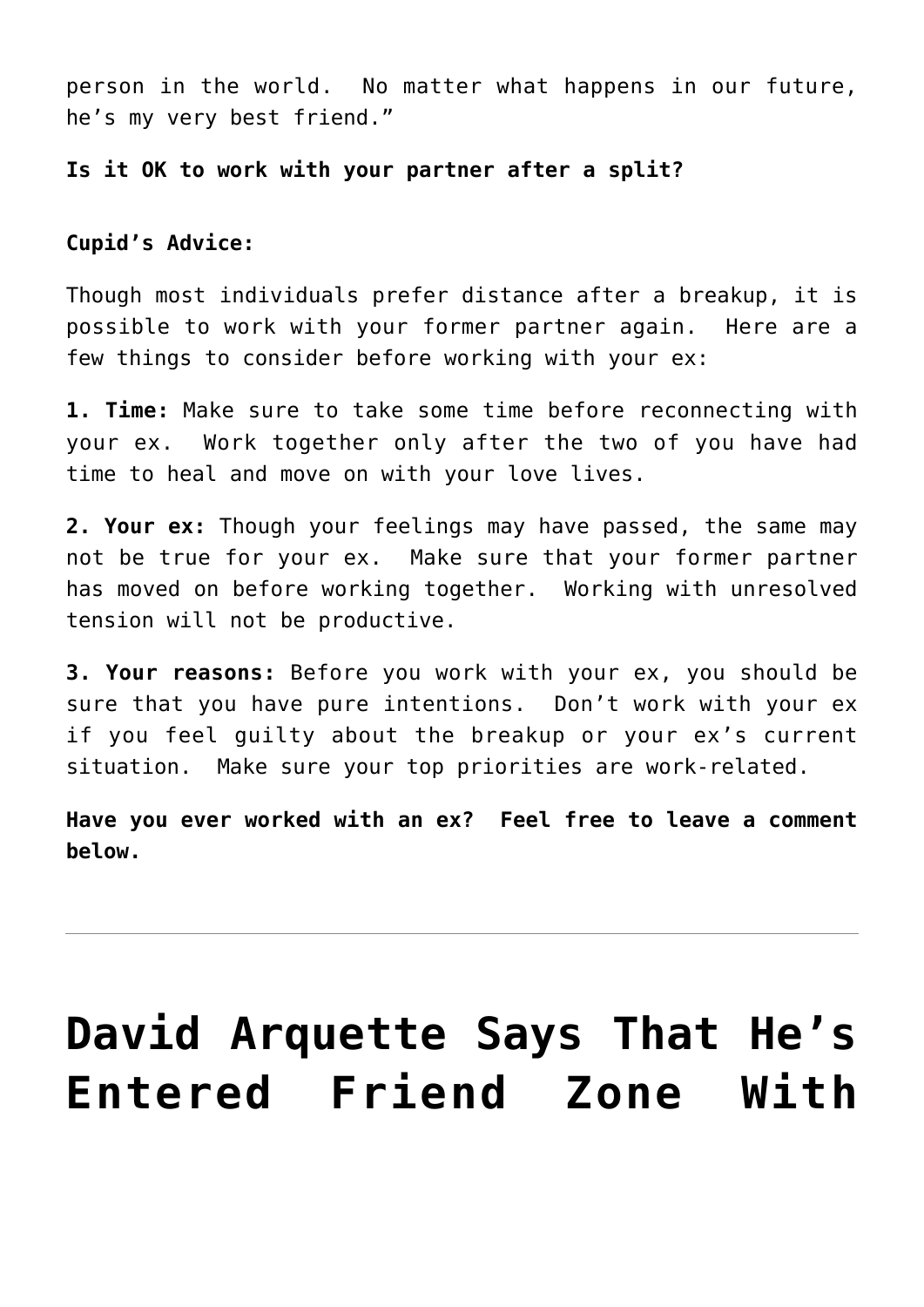### **[Courteney Cox](https://cupidspulse.com/21225/david-arquette-dancing-with-the-stars-says-entered-friend-zone-courteney-cox-friends-cougar-town/)**

#### $\mathbf{R}$

 $\boxed{\times}$  Although rumors of a possible rekindled romance between David Arquette and Courteney Cox have hit the tabloids recently, Arquette insists that he has now entered the "friend zone" with his estranged wife. Cox has been seen supporting her ex at *Dancing With the Stars* the last few weeks with the duo's daughter, Coco, according to *[UsMagazine.com](http://www.usmagazine.com/celebritynews/news/david-arquette-ive-entered-friend-zone-with-courteney-cox-2011410)*. Arquette, who is currently dating *Entertainment Tonight*'s Christina McLarty, says, "We're pretty much in the friend zone. Though we love each other and we love to laugh and have a great time, it's difficult."

**How do you know when you've permanently entered the friend zone with someone?**

### **Cupid's Advice:**

Sometimes, no matter how romance you once were with someone, the "friend zone" is an inevitable situation. Here are some signs you're in it:

**1. Distance:** If there's always a good amount of physical distance between the two of you and he or she makes no effort to close that, it's a sign that you may be destined to just be friends.

**2. One of the boys:** If he invites you out to watch the football game with a group of his guy friends and claps you on the back after each touchdown, you're probably not his romantic interest.

**3. Lack of moves:** The thing is, if he's really into you, he'll eventually make a move in that direction even if he's shy. If it's been weeks and you're still not feeling a spark, you probably never will.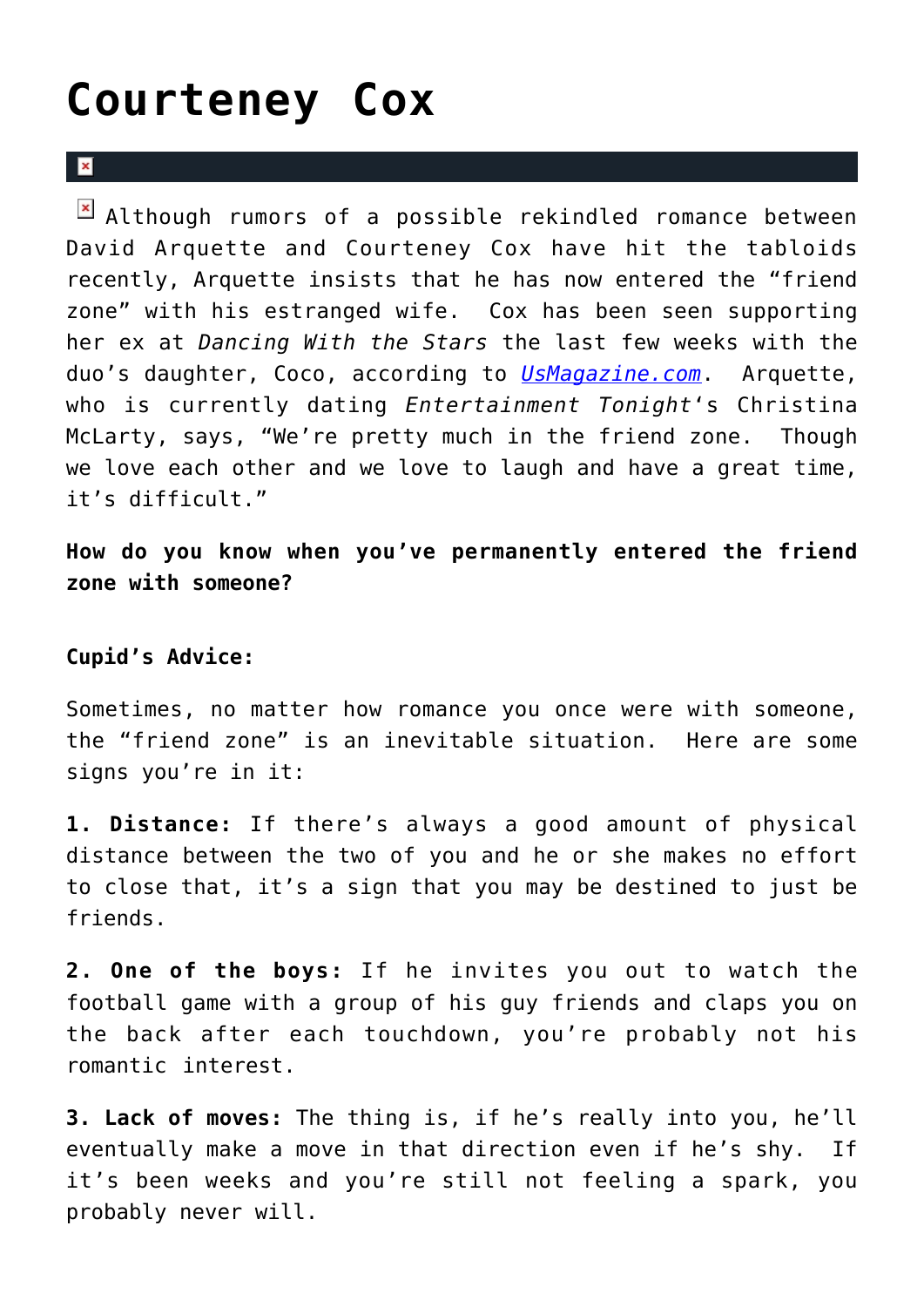**What are some other ways to tell if you're in the "friend zone" with someone? Share your thoughts below.**

### **[Courteney Cox and Daughter](https://cupidspulse.com/20366/courteney-cox-daughter-coco-support-david-arquette-dancing-with-the-stars-dwts/) [Coco Support David Arquette](https://cupidspulse.com/20366/courteney-cox-daughter-coco-support-david-arquette-dancing-with-the-stars-dwts/) [on 'DWTS'](https://cupidspulse.com/20366/courteney-cox-daughter-coco-support-david-arquette-dancing-with-the-stars-dwts/)**

#### $\mathbf{x}$

 $\boxed{\times}$  David Arquette debuted a suave waltz during the season premiere of *Dancing With The Stars* on Monday night, according to *[People](http://www.people.com/people/article/0,,20529908,00.html)*. In the crowd cheering him on were none other than his ex-wife, Courteney Cox and their daughter, Coco. Beaming from ear to ear, the two watched as Arquette's performance was well received with a standing ovation from the audience and an array of praises from the judges. "I really liked it. There's something about you," raved Carrie Ann Inaba. Judge Len Goodman agreed saying, "I was impressed. You're a dancer." To top off his amazing night, the *Scream* actor took pride in his daughter's presence, saying, "She is just so beautiful…She is the love of my life."

### **What are some ways to make your children feel loved after a split?**

### **Cupid's Advice:**

It's important for both parents to give their children the same attention and care after a spilt. This lets them know that they will always be loved despite the status of their mother and father's relationship: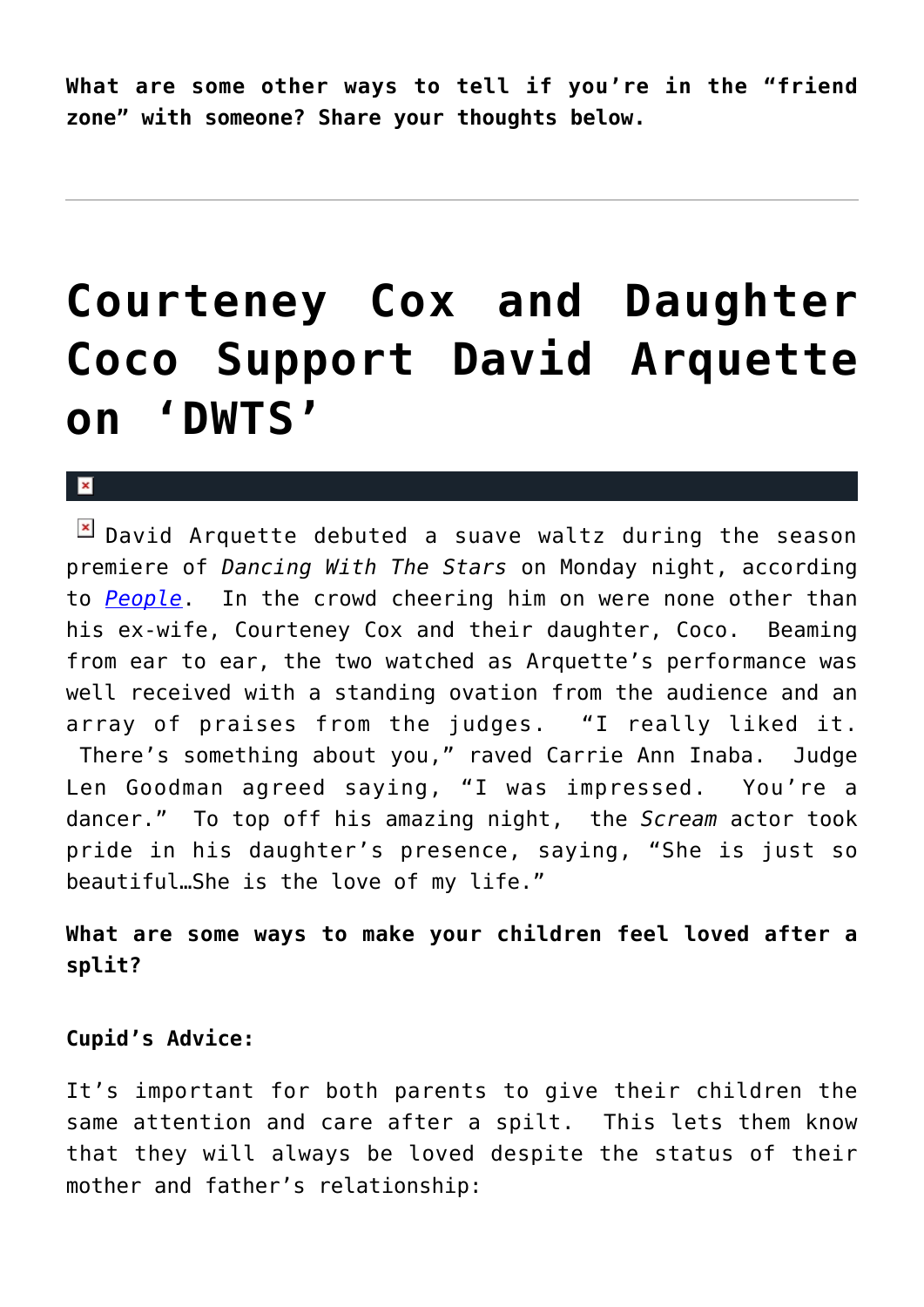**1. Family outings**: A family trip to the movies or the zoo is always a good way to let your children know that both of their parents still care despite the split. With so much change happening, this helps to instill a little normalcy in your childrens' lives.

**2. Support them**: Whether it's a dance recital or a basketball game, make sure that both you and your ex are there to support your kids as frequently as possible in their extracurricular activities.

**3. Love reminder:** In the wake of a split, parents many sometimes forget to tell their children that they love them. A simple "I love you" can be enough to put a child at ease.

**How would you make you child feel loved after a spilt? Give us your ideas below.**

### **[5 Celebrity Couples We Want](https://cupidspulse.com/14958/5-celebrity-couples-reunite/) [to Reunite](https://cupidspulse.com/14958/5-celebrity-couples-reunite/)**

 $\mathbf x$ 

 $B_y$  Tanni Deb

We've all had a moment when we've stared wide eyed in utter shock at the TV screen after finding out our favorite celebrity couple has split, trying to figure out what went wrong. After all, this pair seemed to be in such a happy relationship!

There will always be famous duos that we think about months (or ever years!) down the line, wondering if they'll ever reconcile. While the possibility may be a long shot, no one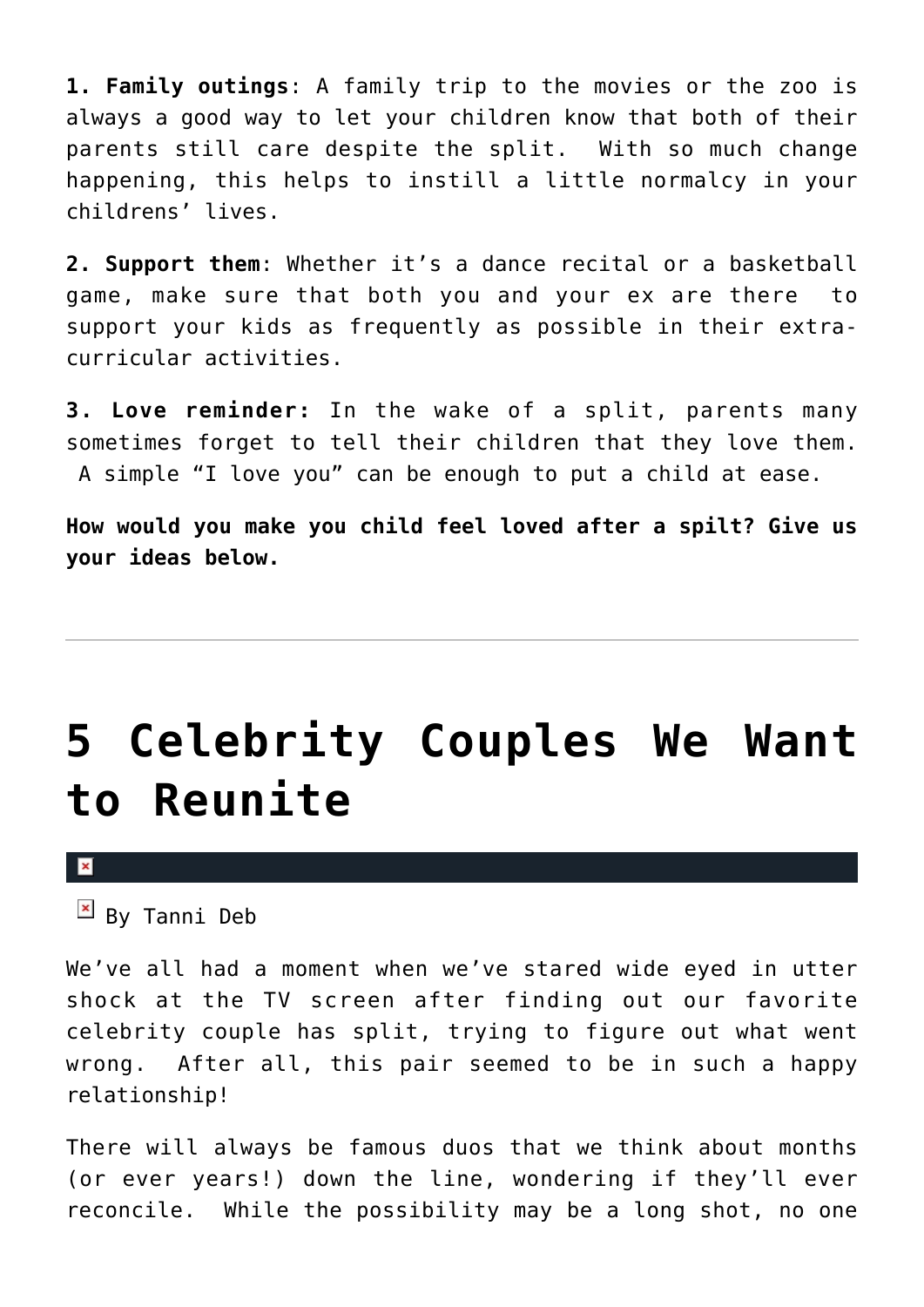can help wishful thinking. With that said, here are five celebrity couples we would like to reunite:

**1. Britney Spears and Justin Timberlake:** The famous singers first met in 1993 on the sets of *The Mickey Mouse Club* and began dating five years later. They were everyone's favorite celebrity couple in the late 90's, but their relationship ended in 2002. After their breakup, Timberlake released 'Cry Me A River,' a revenge song for Ms. Spears herself. As much as everyone loved this musical duo it doesn't seem like they'll ever get back together – romantically, at least. We can hope for a musical collaboration, right?

**2. Jessica Simpson and Nick Lachey:** Although wedding bells are ringing for both performers, who wouldn't like this aesthetically pleasing couple to reunite? The pair met in 1998 and within weeks of meeting each other, Lachey told his 98 Degrees band members Simpson would be his future bride. He proposed in 2002 and the marriage lasted for three years. Could *Newlyweds*, MTV's reality show which aired the couple's married life, be to blame?

**3. Reese Witherspoon and Ryan Phillippe:** This blonde coupling were married for seven year when they split in 2006. While they seemed to have a successful relationship, they spoke openly about having to work on their marriage, and underwent couples therapy in 2002. Despite Witherspoon's recent nuptials, we can't stop thinking of what a beautiful couple she and Phillippe made.

**4. Scarlett Johansson and Ryan Reynolds:** After only two years of marriage, the pair called it quits in 2010. Rumor had it that Reynolds had an affair with *Gossip Girl* star Blake Lively, and Us Weekly reported that he told friends Johansson "treated him badly." Though the *Lost in Translation* actress has certainly moved on, we wonder if she and her ex-husband will ever reconcile.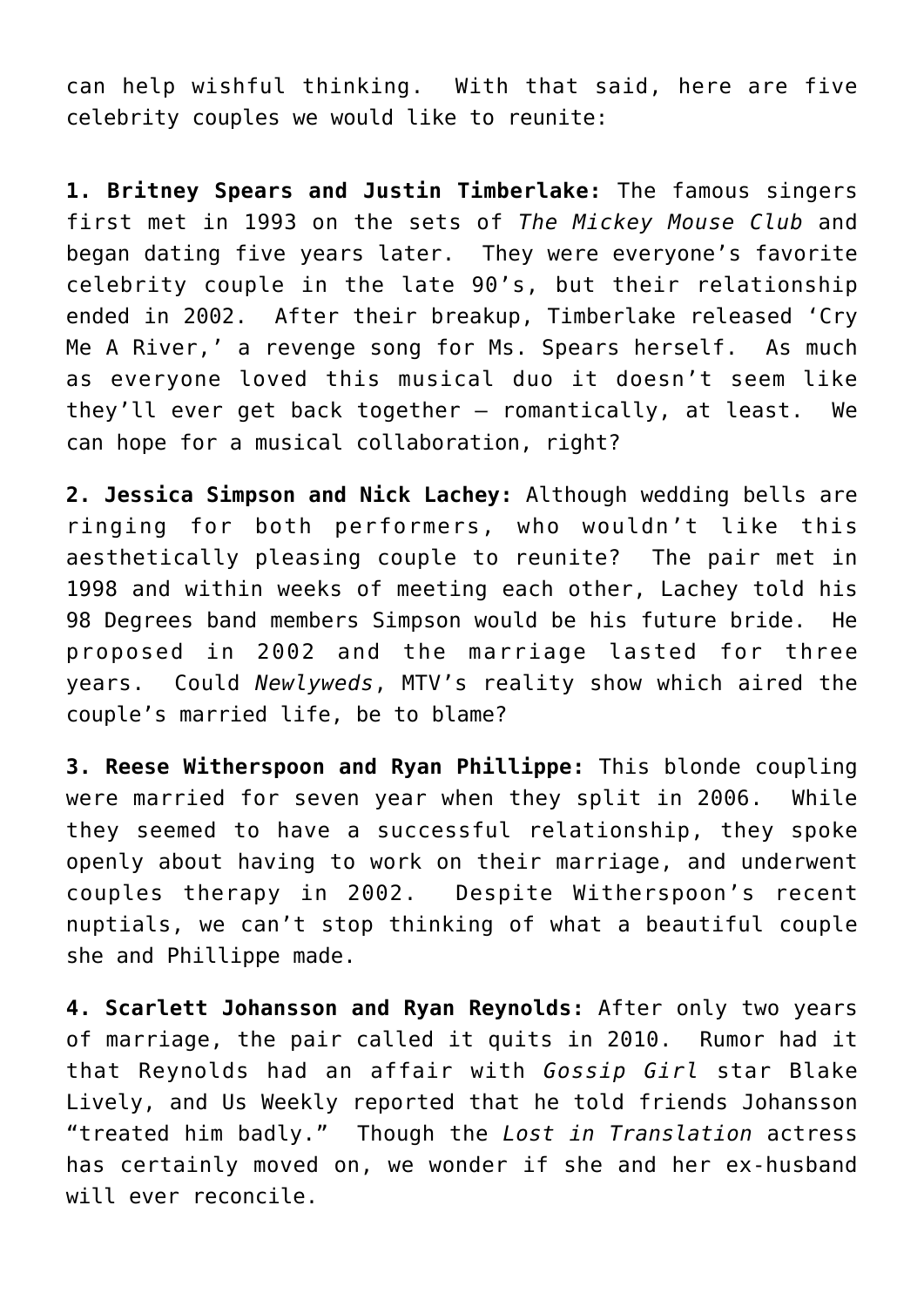**5. Courteney Cox and David Arquette:** They fell in love on the set of *Scream* in the mid-90s, tied the knot in 1999, had their first child in 2004 and then shocked the world when they announced their separation in 2010. However, the couple isn't giving up, as they're currently undergoing marriage counseling. We wish these two the best of luck!

These are just a few of the many celebrity couples we'd love to see together again. Which celebrity do *you* want to see back with their ex? Let us know in a comment below!

### **[David Arquette Says He Had to](https://cupidspulse.com/13993/david-arquette-says-he-had-to-act-childishly-after-separation/) [Act Childishly After](https://cupidspulse.com/13993/david-arquette-says-he-had-to-act-childishly-after-separation/) [Separation](https://cupidspulse.com/13993/david-arquette-says-he-had-to-act-childishly-after-separation/)**

### $\mathbf{R}$

 $\boxed{\times}$  David Arquette's chaotic months are behind him. Arquette thoroughly explained his new outlook on life to *[People](http://www.people.com/people/article/0,,20482774,00.html)* at Hollywood Bites Back on Saturday. " I went through a really hard time, and my way of dealing with it was just to blow it all up," said Arquette. "I did act childish[ly], but at the same time I had to  $-$  I was really hurt. It was hard for me to deal with this, but what I had to do ultimately was step back and take a look at myself." The *Scream 4* actor went on to say, "I'm really getting in touch with my feelings, and trying to process them in a more appropriate way."

**What are some ways to cope with a separation?**

**Cupid's Advice:**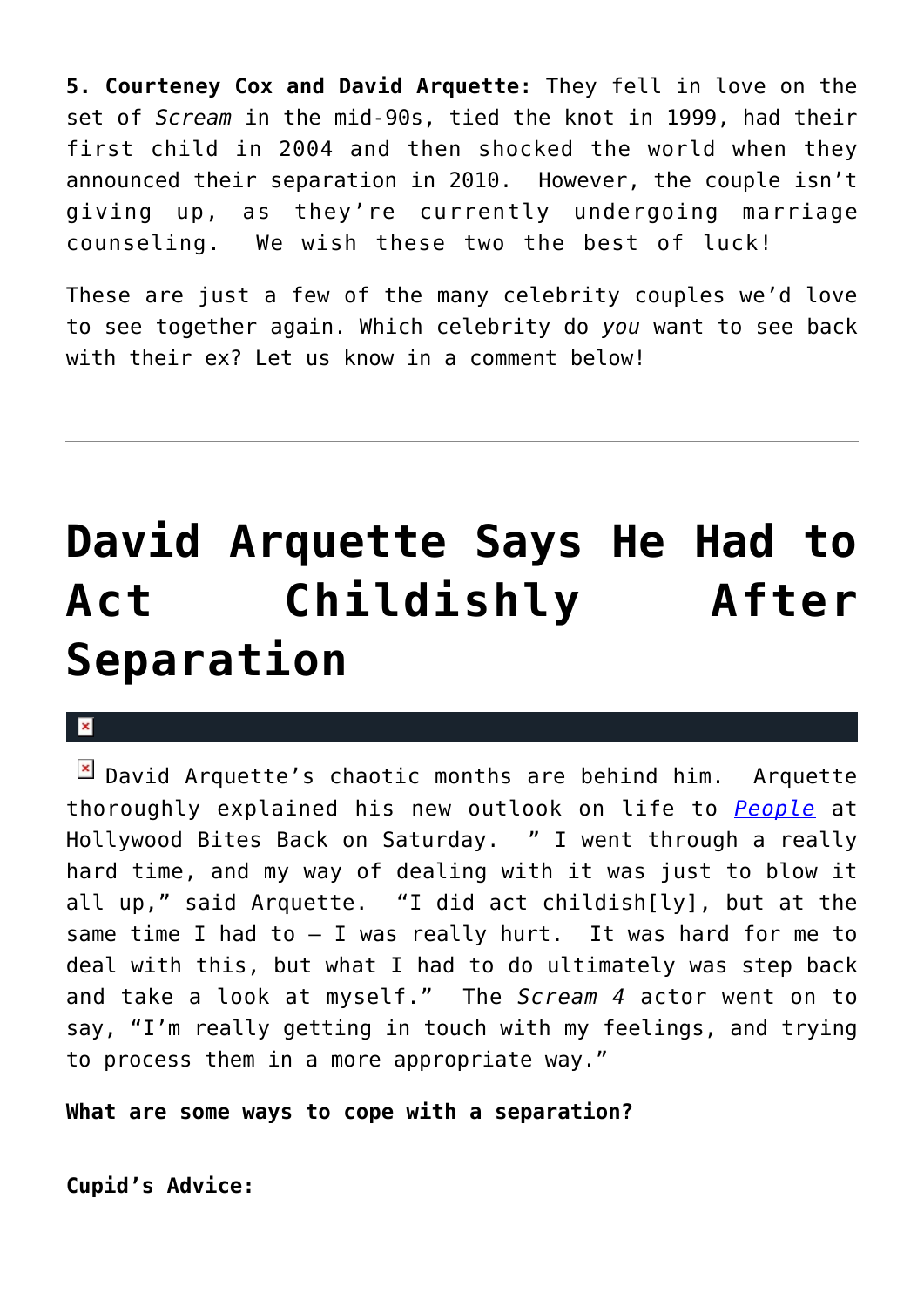After a tough breakup, it's all too easy to fall into depression. Here are a few ways to cope:

**1. Visit friends and family:** Family and friends are the best support system. A few afternoons with the people who care about you most can do wonders for your attitude.

**2. Resolve issues:** Especially after an emotionally rough split, it's difficult to let the relationship go. If possible, contact your ex and make amends. While your relationship may not be saved, your partner's friendship can be secured.

**3. Keep moving forward:** Accept the past and move forward with your life by trying new things. Pick up a few new hobbies or pursue an old goal. The refreshing new beginning will help you heal.

**Have your own breakup advice? Leave a comment below!**

# **[David Arquette and Courteney](https://cupidspulse.com/13079/david-arquette-and-courteney-cox-did-over-complaining-kill-their-marriage/) [Cox: Did Over-Complaining](https://cupidspulse.com/13079/david-arquette-and-courteney-cox-did-over-complaining-kill-their-marriage/) [Kill Their Marriage?](https://cupidspulse.com/13079/david-arquette-and-courteney-cox-did-over-complaining-kill-their-marriage/)**

x

By Guy Winch, Ph.D., author of *The Squeaky Wheel*

While it's natural to moan and complain to our spouses and expect support and understanding from them, too much complaining can change the very nature of our relationship and damage it beyond repair. When David Arquette and Courteney Cox announced they were splitting up last October, Arquette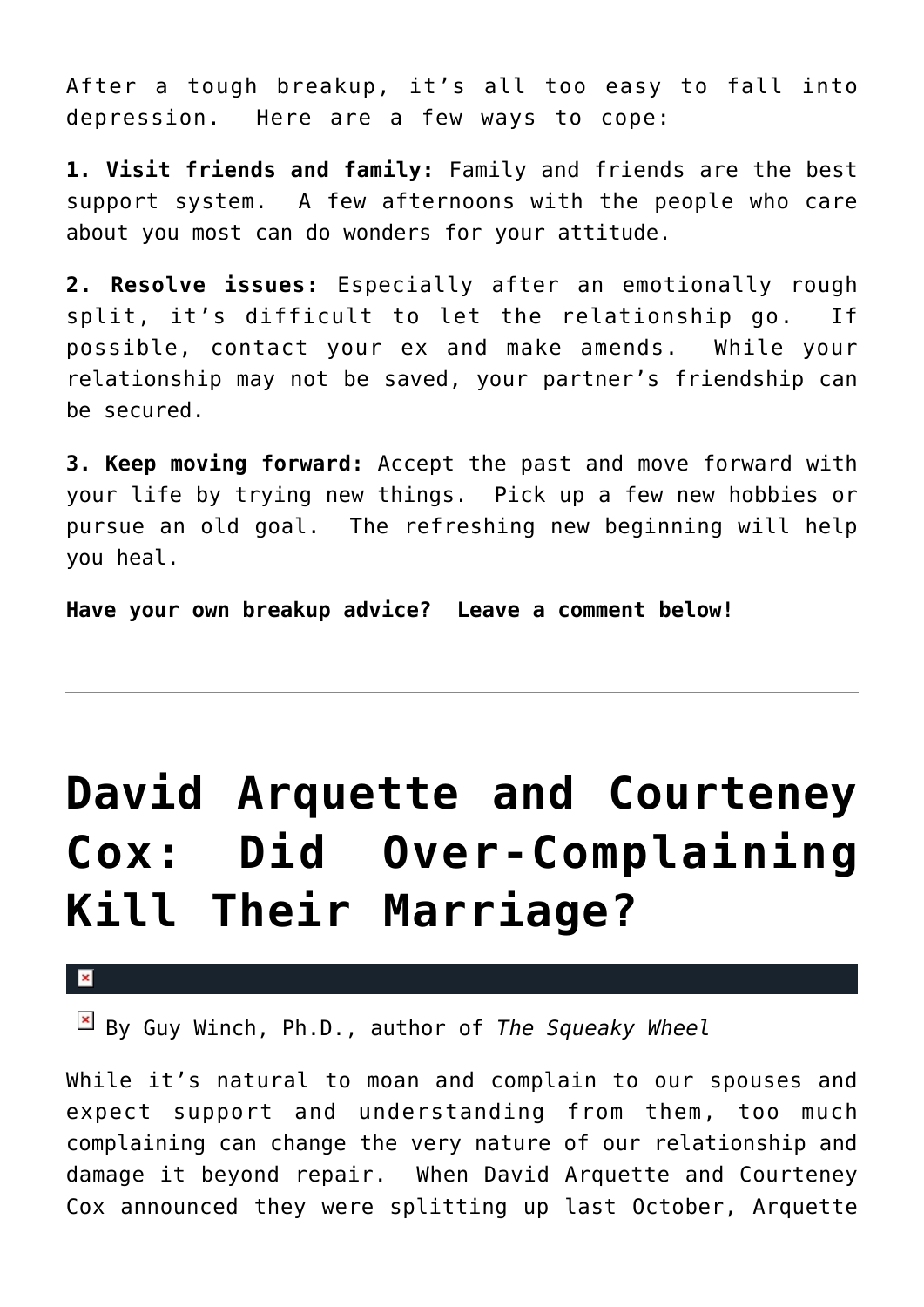mentioned that Cox was sick of "mothering" him. For a celebrity couple, the two have been relatively close-lipped about the details of their separation. However, it's fair to assume that if Cox was doing too much mothering, Arquette was doing too much complaining.

When one member of a couple becomes an over-complainer, it creates significant stress on the relationship and the entire household. Unproductive complaining such as venting, whining and moaning, creates an atmosphere of negativity and dissatisfaction that pervades the home. Over-complaining of the unproductive kind can also make it difficult for other members of the household to express their own joy and happiness.

The problem is that such habits can develop slowly and go unnoticed until the problem is severe. For example, a husband might go through a period of employment instability and feel down about himself and the world. His wife might be supportive at first. She might try to help out by offering regular dollops of sympathy and taking on more responsibilities. However, by doing so she is reinforcing her husband's complaining and enabling him to remain miserable and passive. Over time, the husband in this scenario can become comfortable in the situation and expect his wife to continue "mothering" him.

When left unchallenged, this kind of dynamic can lead to a shift in the very nature of a couple's relationship. Instead of being husband and wife, they now relate to one another in a manner more reminiscent of mother and child or mother and teenager. As a result, their relationship suffers, their marital satisfaction drops and their sex life erodes. Whining is rarely a turn on.

Although it's natural to go through difficult times and expect support from our spouses, couples should never let negative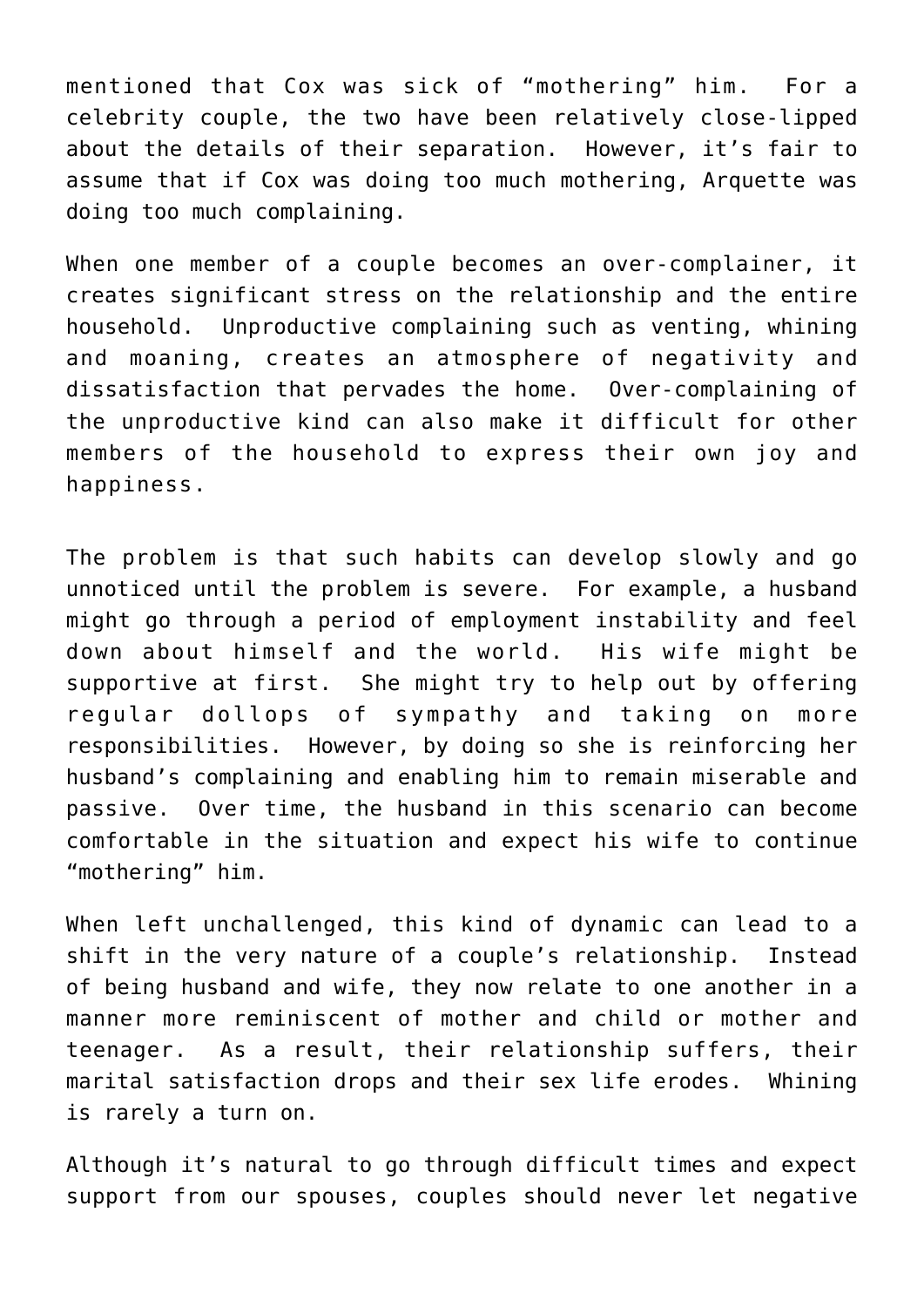circumstances turn into an enduring reality. If your spouse is over-complaining so much that you begin to think of him or her as a whiner, alert your partner to his or her behavior and how it is affecting you. Ask your mate to learn how to use complaints sparingly and productively–for everyone's sake.

### **[Courteney Cox Admires](https://cupidspulse.com/9054/courteney-cox-admires-estranged-husband-david-arquette-for-entering-rehab/) [Estranged Husband David](https://cupidspulse.com/9054/courteney-cox-admires-estranged-husband-david-arquette-for-entering-rehab/) [Arquette for Entering Rehab](https://cupidspulse.com/9054/courteney-cox-admires-estranged-husband-david-arquette-for-entering-rehab/)**

 $\mathbf{R}$ 

 $\boxed{\times}$  Courteney Cox let David Arquette know that she's there for him in spite of their separation, *People* reports. When Arquette entered rehab a few days ago, Cox was one of the first to show her support. The actor entered the rehab facility for alcohol and depression, almost three months after separating from wife Courteney Cox. Arquette, who is also the father of their six-year-old daughter, Coco, was not handling the separation well, sources say. Cox said, "I really admire David and his choice to take charge and better his life…I love and support him."**How do you support your partner through a hard time?**

### **Cupid's Advice:**

Sometimes in a hard situation, less is more. By letting your partner know that you're there with an open ear and a shoulder to lean on may be all that he needs to hear. Here are some tips:

**1. Listen:** Hear all that he has to say, and pay attention to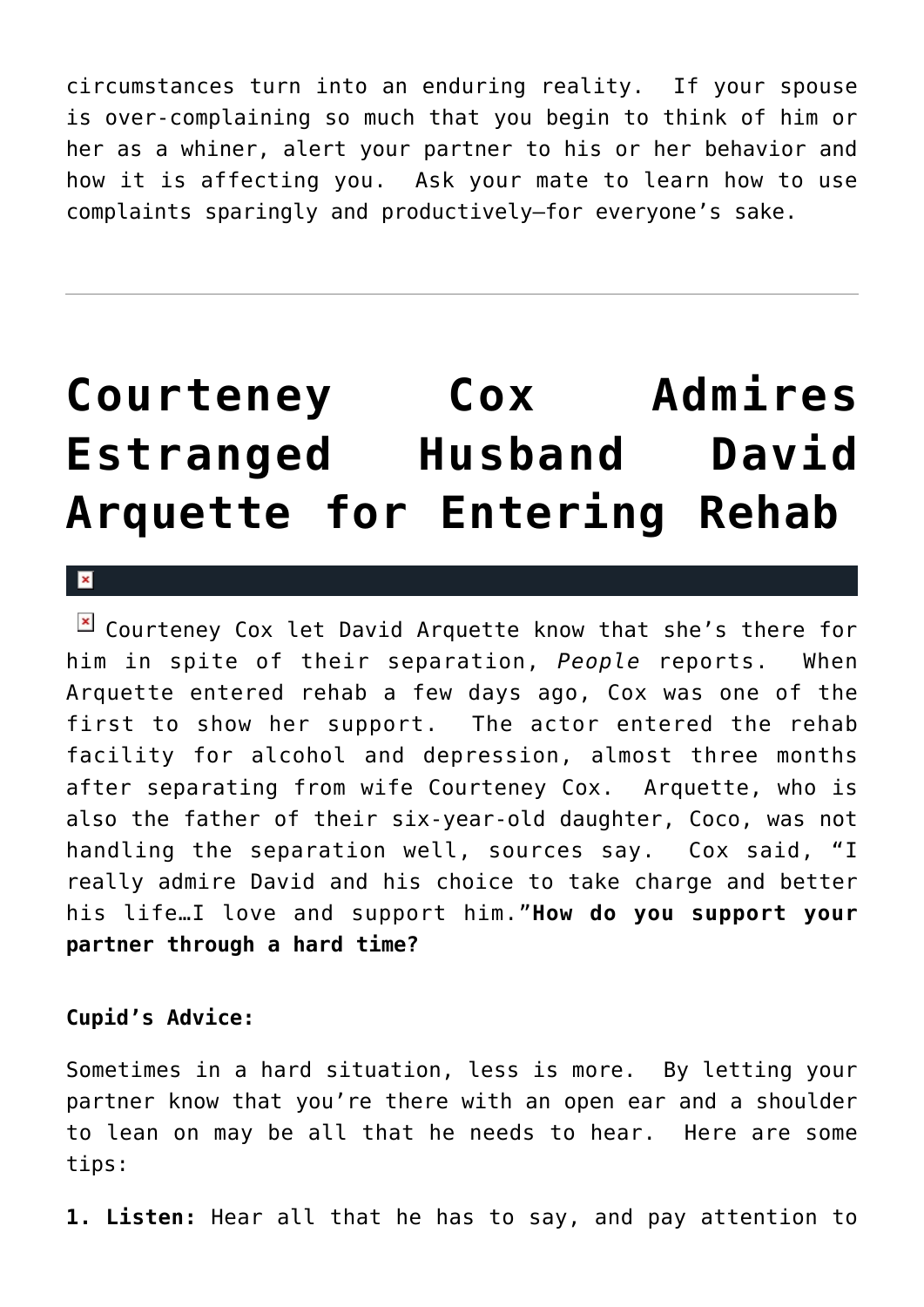how he acts as well. If he's the type of person who needs space, give him some. If he needs a comforting touch, oblige!

**2. Be there and mean it:** Ultimately, let your partner know that you're there for him anytime he needs to talk, and then don't let him down. When you get that call, make sure you give him all of your attention.

**3. Know your role:** Depending on how long you and your partner have been together, it may determine how much of a supporting role you play during his tough time. If you just started seeing each other, don't be surprised when he takes a little longer to open up to you and goes to his parents or friends first.

# **[David Arquette Parties in](https://cupidspulse.com/7442/david-arquette-parties-in-miami-following-separation-from-courteney-cox/) [Miami Following Separation](https://cupidspulse.com/7442/david-arquette-parties-in-miami-following-separation-from-courteney-cox/) [from Courteney Cox](https://cupidspulse.com/7442/david-arquette-parties-in-miami-following-separation-from-courteney-cox/)**

 $\pmb{\times}$ 

 $\pmb{\times}$ 

Post-separation from Courteney Cox, David Arquette hit the Miami party scene while simultaneously posting his escapades on Twitter. According to *[People,](http://www.people.com/people/article/0,,20444170,00.html)* the actor was quite the party hopper. He stayed at the Fontainebleau and made appearances at LIV nightclub and Arkadia. He even took time out of his drinking schedule at get a tattoo of his grandfather. A source close to the actor revealed that much of this crazy behavior was a direct result of his separation from Cox. "He was dumped by his wife of 11 years. His answer